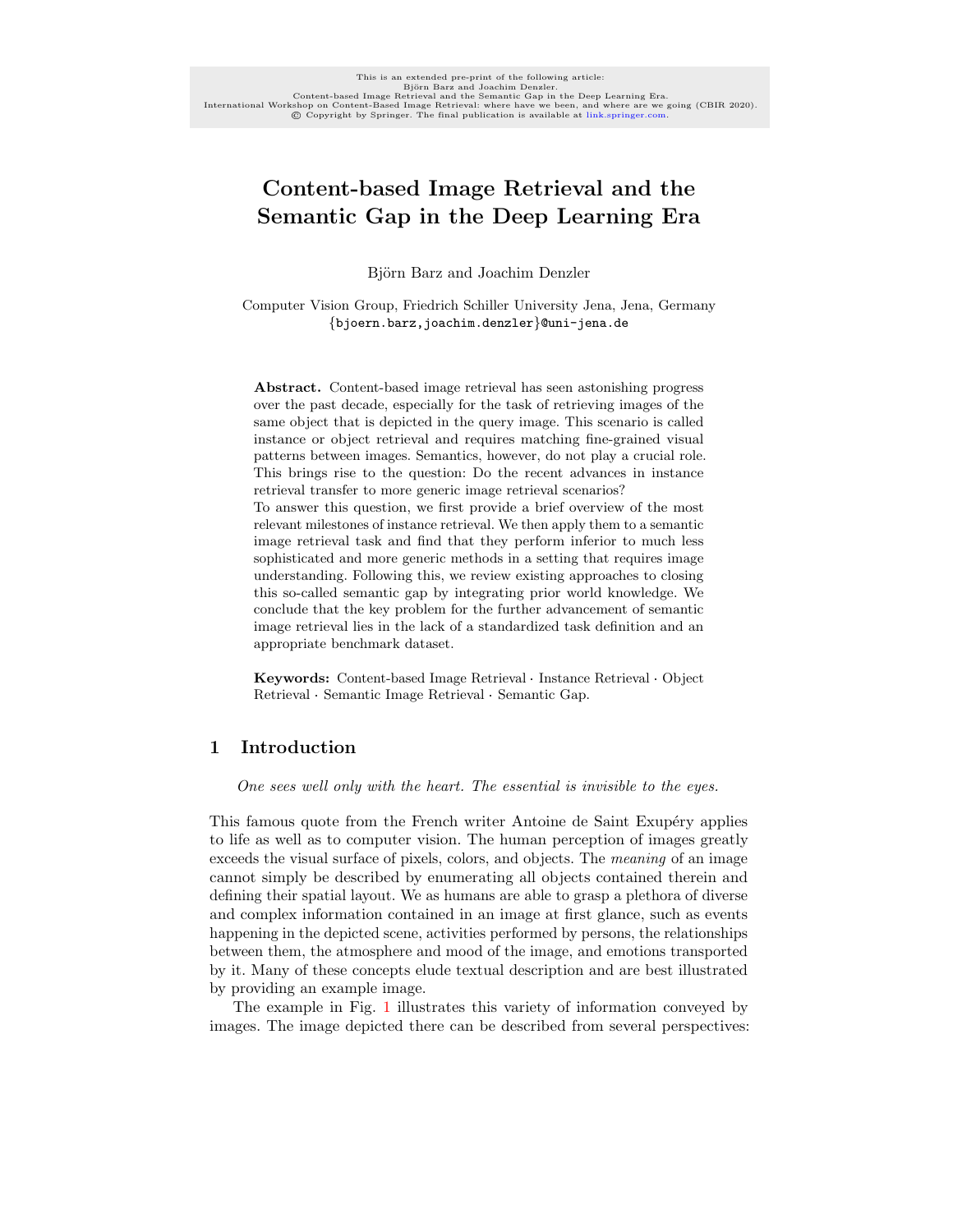

| <b>OBJECTS</b>                                                                            | <b>ACTIVITIES</b>         |
|-------------------------------------------------------------------------------------------|---------------------------|
| Maid $\prec$ Woman $\prec$ Person                                                         | Daydreaming               |
| Black dress                                                                               | Looking out of the window |
| Wardrobe $\prec$ Furniture                                                                |                           |
| Window                                                                                    | <b>MOOD</b>               |
| Liselund Castle $\prec$ Castle                                                            | Melancholic               |
|                                                                                           | Feeling locked in         |
| <b>SCENE</b>                                                                              |                           |
| Old-fashioned room<br>$\lesssim$ Room $\prec$ Indoor<br>Sunlit room                       |                           |
| Woman in front of window next to wardrobe                                                 |                           |
|                                                                                           |                           |
| <b>META</b>                                                                               |                           |
| "The Dream Window in the Old Liselund Castle"<br>$\alpha$ Deinting less $\alpha$ Agles on |                           |

≺ Painting by G. Achen  $\frac{1}{\leq}$  Painting  $\leq$  Artwork  $\leq$ 

<span id="page-1-0"></span>Fig. 1. An example for the ambiguity and semantic richness of images. All concepts listed on the right-hand side could be used to describe the image on the left, while different observers will pay attention to different subsets of these aspects. Moreover, some concepts can be organized hierarchically, indicated by the "≺" sign, which designates the hyponomy ("is-a") relationship.

its semantic content, artistic style, the emotions it evokes in the observer, or meta-information about the image itself. Depending on their background and the situational context, different observers will perceive and interpret this image differently. Searching for images on the web by means of textual descriptions or keywords is hence destined to fail, because most images are not exhaustively described in their surrounding text, for mainly two reasons: First, it is often difficult, if not impossible, to enumerate all aspects of an image explicitly, due to the potentially infinite amount of possible interpretations. Secondly, it is not necessary to do so, since most facets of an image are directly available to the viewer by simply looking at it. The textual description therefore focuses most often on the meta-information that is not encoded in the image itself, such as its author. The image shown in Fig. [1,](#page-1-0) for example, would probably be described as a photographic reproduction of the painting "The Dream Window in the Old Liselund Castle" by Georg Achen. This would prevent this image from being found by users searching for images of a woman looking out of a window, images showing the activity "daydreaming", or images with a melancholic atmosphere.

Searching through a large database of images not with textual keywords but using a representative example as query is hence the most natural, direct, and expressive way of finding images with a particular content, which might be complex and difficult to define. This approach is known as content-based image retrieval (CBIR) [\[49\]](#page-18-0) and has been an active area of research since 1992 [\[31](#page-16-0)[,36\]](#page-17-0).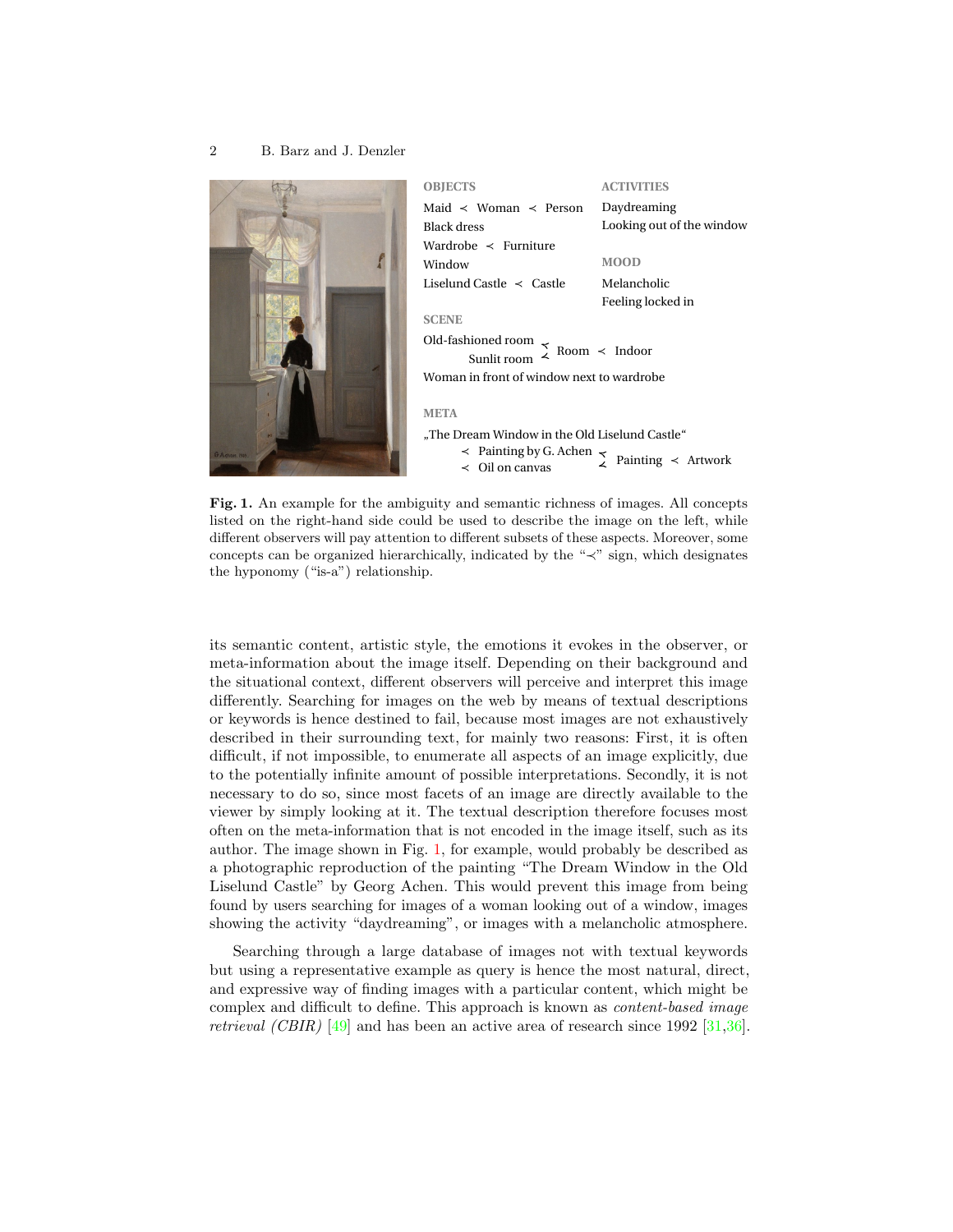"Pictures have to be seen and searched as pictures", wrote Smeulders et al. [\[49\]](#page-18-0) in their extensive survey at the end of the "early years" of CBIR in 2000. During the two decades that have passed since then, the field of content-based image retrieval has undergone at least two major revolutions (more on that in Section [2\)](#page-4-0). However, most of the main challenges and directions had already been identified back then. One of these challenges is the semantic gap, as Smeulder et al. call it:

"The semantic gap is the lack of coincidence between the information that one can extract from the visual data and the interpretation that the same data have for a user in a given situation." [\[49,](#page-18-0) sec. 2.4]

Phrased with the words of de Saint Exupéry, the semantic gap is the difference between perceiving an image with the eyes—objectively, as a depiction of objects, shapes, textures—and perceiving an image with the *heart*—subjectively, including world-knowledge and emotions, reading "between the pixels".

The size of the semantic gap depends on the level of abstraction of the search objective pursued by the user. Smeulders et al. [\[49\]](#page-18-0) define this level of abstraction on a continuous scale between the two poles of a narrow and a broad domain. This terminology is best explained on the basis of the three currently most relevant CBIR tasks, depicted in Fig. [2:](#page-3-0)

- Duplicate retrieval searches for images with exactly the same content. These are variants that originated from the same photo but might have been postprocessed differently with regard to cropping, scaling, adjustments to color, brightness, contrast etc.
- Instance retrieval searches for images that depict the same instance of an object, i.e., a person or a certain building. Thanks to its nature as a well-defined but non-trivial task with a clear ground-truth, this is the most extensively studied CBIR sub-task [\[48,](#page-18-1)[38,](#page-17-1)[29](#page-16-1)[,30,](#page-16-2)[25,](#page-16-3)[4](#page-15-0)[,3,](#page-15-1)[50,](#page-18-2)[20](#page-16-4)[,42,](#page-17-2)[46](#page-18-3)[,9\]](#page-15-2). A handful of established datasets are available for this task [\[28,](#page-16-5)[39,](#page-17-3)[40](#page-17-4)[,43\]](#page-17-5) and significant progress has been made during the past few years, which we will outline in Section [2.](#page-4-0)
- Semantic retrieval covers most of the remaining spectrum broader than instance retrieval and aims for finding images belonging to the same category as the query. It is important to note that category does not necessarily mean object class in this context. In practice, the set of possible categories is limited by nothing but the imagination of the user and a single image usually belongs to a remarkably high number of categories at once (see Fig. [1\)](#page-1-0). Thus, the exact search objective of the user can rarely be determined based on the query image alone and will almost certainly also vary between users, even for the same query. Therefore, approaches to this problem often comprise interaction with the user to adapt the similarity measure used by the system to that in the user's mind  $[55, 12, 15, 5, 7]$  $[55, 12, 15, 5, 7]$  $[55, 12, 15, 5, 7]$  $[55, 12, 15, 5, 7]$  $[55, 12, 15, 5, 7]$  $[55, 12, 15, 5, 7]$  $[55, 12, 15, 5, 7]$  $[55, 12, 15, 5, 7]$ .

Learning meaningful image representations that capture fine semantic distinctions and the various facets of an image's meaning is hence of paramount importance. Despite its practical relevance, this CBIR sub-task has received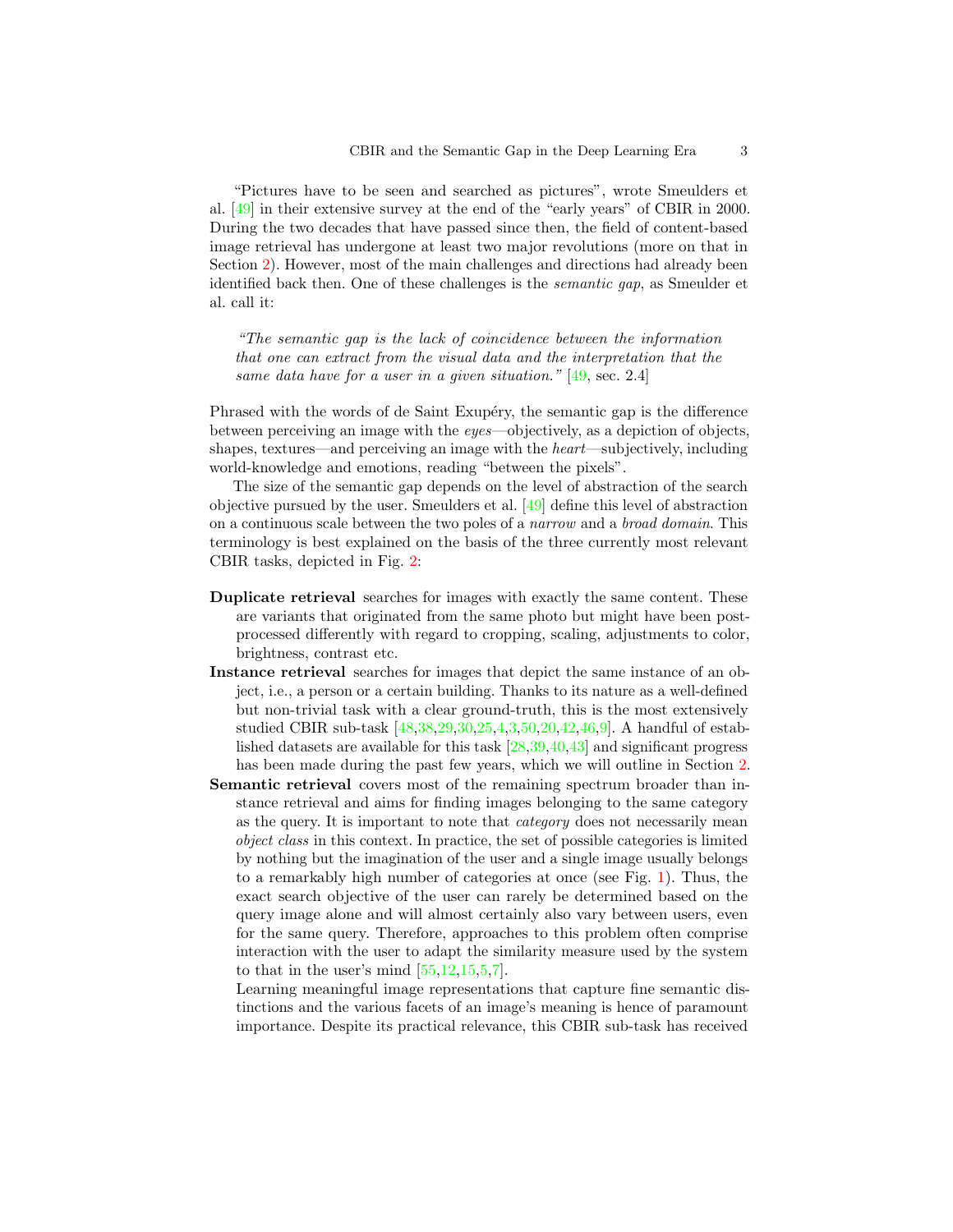

Fig. 2. Examples for three different sets of images to be retrieved given the same query depending on the type of the CBIR task.

<span id="page-3-0"></span>substantially less attention than instance retrieval, mainly due to the less well-defined notion of "relevance" and "similarity" and, as a result, the lack of a suitable benchmark. In this work, we will review recent approaches to semantic image retrieval (see Section [4\)](#page-10-0) and assess the current state of the semantic gap, twenty years after the end of the "early years" of CBIR.

Duplicate retrieval marks one end of the spectrum, as it is the narrowest domain possible. In this case, the semantic gap is almost non-existent and all that is needed to overcome it is a list of invariances regarding the image's content (e.g., rotation, cropping etc.). The broader the domain, the larger the semantic gap.

While it is more challenging than duplicate retrieval, instance retrieval can still be handled by matching fine-grained distinctive visual patterns and their geometric layout. Content-based image retrieval has made substantial progress in this area in the past two decades, which we outline in Section [2.](#page-4-0) However, the applicability of such techniques is limited with respect to the much more generic broad domain of semantic retrieval, as we see in Section [3.](#page-9-0) One way to overcome this semantic gap, according to Smeulders et al. [\[49\]](#page-18-0), lies in integrating sources of semantic information from outside the image. In Section [4,](#page-10-0) we review recent approaches in this direction, followed by a discussion of what is still missing for advancing CBIR in the broad domain further (Section [5\)](#page-13-0).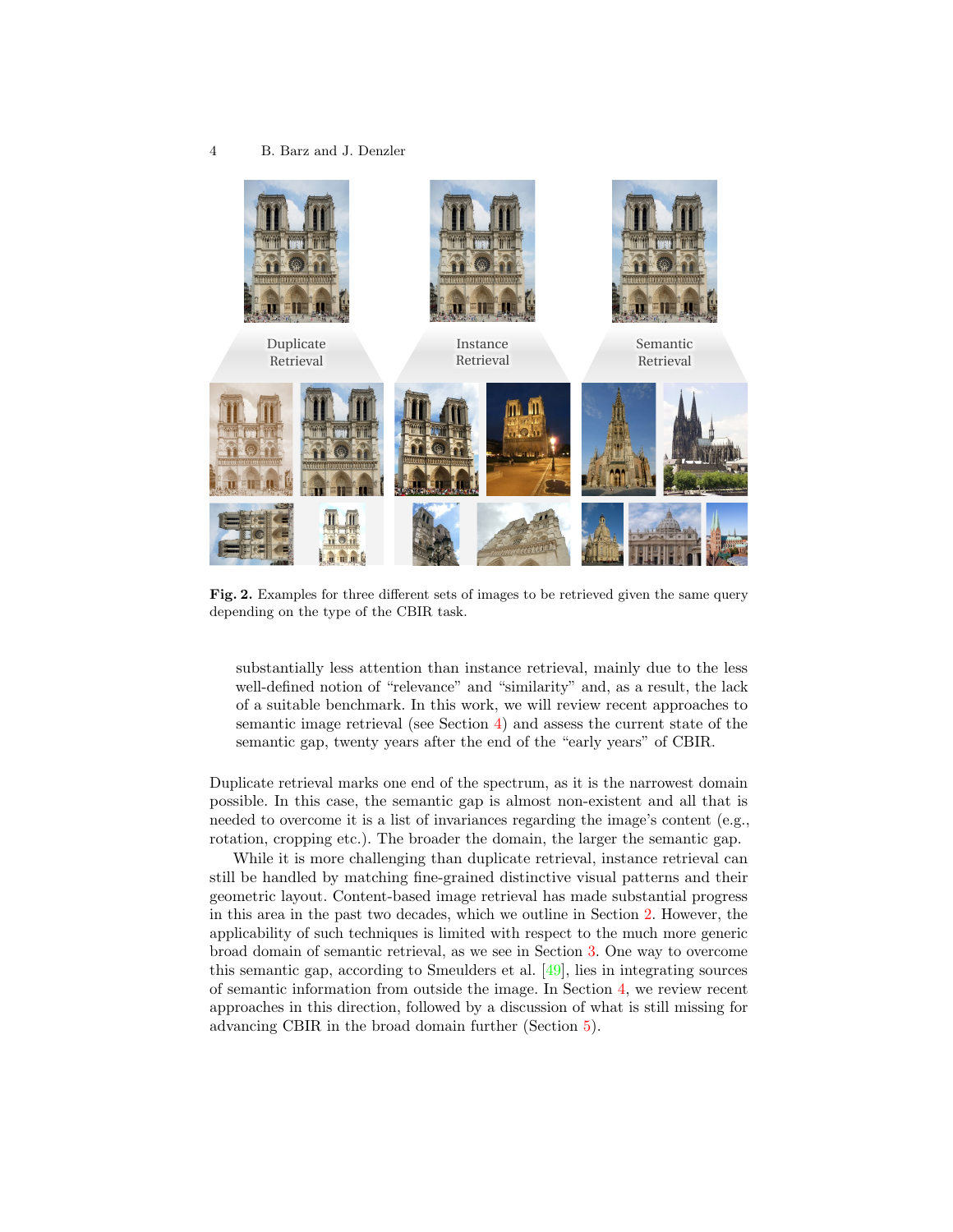# <span id="page-4-0"></span>2 The Evolution of Instance Retrieval

Between 2000 and 2020, CBIR—with a particular focus on instance retrieval— has undergone two major paradigm shifts: The first began in 2003 [\[48\]](#page-18-1) and was initiated by the adaptation and subsequent improvement of techniques from text retrieval. The second wave of breakthrough achievements originated from the application of deep learning methods to CBIR, starting in 2014  $[4,45]$  $[4,45]$ . We outline the major milestones of these two epochs of innovation in the following.

#### 2.1 Hand-Crafted Features and Visual Words

Local Features as Visual Words In 2003, Sivic and Zisserman [\[48\]](#page-18-1) sought to find occurrences of a certain object in videos and, to this end, adapted the  $bag-of-words$  (BoW) document descriptor, which is popular in the field of text retrieval, to image retrieval. As an analogy for words, they use local image features at distinctive keypoints and quantize them into a vocabulary of "visual words" using the k-Means clustering algorithm. Analogously to text retrieval, the occurrences of visual words per image are counted and the counts aggregated into a tf-idf vector representing the entire image. Since the Euclidean distance is not meaningful in high-dimensional spaces, the cosine similarity is then used to assess the similarity of two such image representations.

This process illustrates the general framework for extracting image representations that has been used in CBIR from that point on until today [\[30\]](#page-16-2): A local feature extractor computes features at keypoints in a given image. These local features are then embedded into a different space, such as quantized indices of visual words. Finally, they are aggregated into a global representation.

The global representation allows for efficient retrieval of an initial list of candidate images. In addition, the local features are often used to perform a spatial verification and re-ranking step for the top-ranking candidates to eliminate false matches [\[48,](#page-18-1)[39\]](#page-17-3). This technique is quite specific to instance retrieval and matches local feature vectors between the query and a retrieved image to verify that the local features have a matching geometric layout.

Towards More Complex Embeddings Subsequent works of this epoch focused mainly on improving the embedding and aggregation step, while using the same local feature extractor over the course of a decade. The Hessian-affine detector [\[34\]](#page-17-7) is typically used for finding keypoints at which local features should be extracted. This detector finds point of interest that are invariant to affine transformations as well as robust to limited changes of illumination and viewpoint. These keypoints are then described using SIFT [\[33\]](#page-17-8) or RootSIFT [\[1\]](#page-14-0) features. The latter is a simple transformation of SIFT, which consists in  $L^1$ -normalizing the SIFT vector and taking the element-wise square root. In the resulting space, the Euclidean distance between RootSIFT vectors corresponds to a histogram matching kernel in SIFT space.

In the case of Sivic and Zisserman [\[48\]](#page-18-1), the embedding transforms each local feature vector into a space of one-hot vocabulary index vectors with tf-idf weights.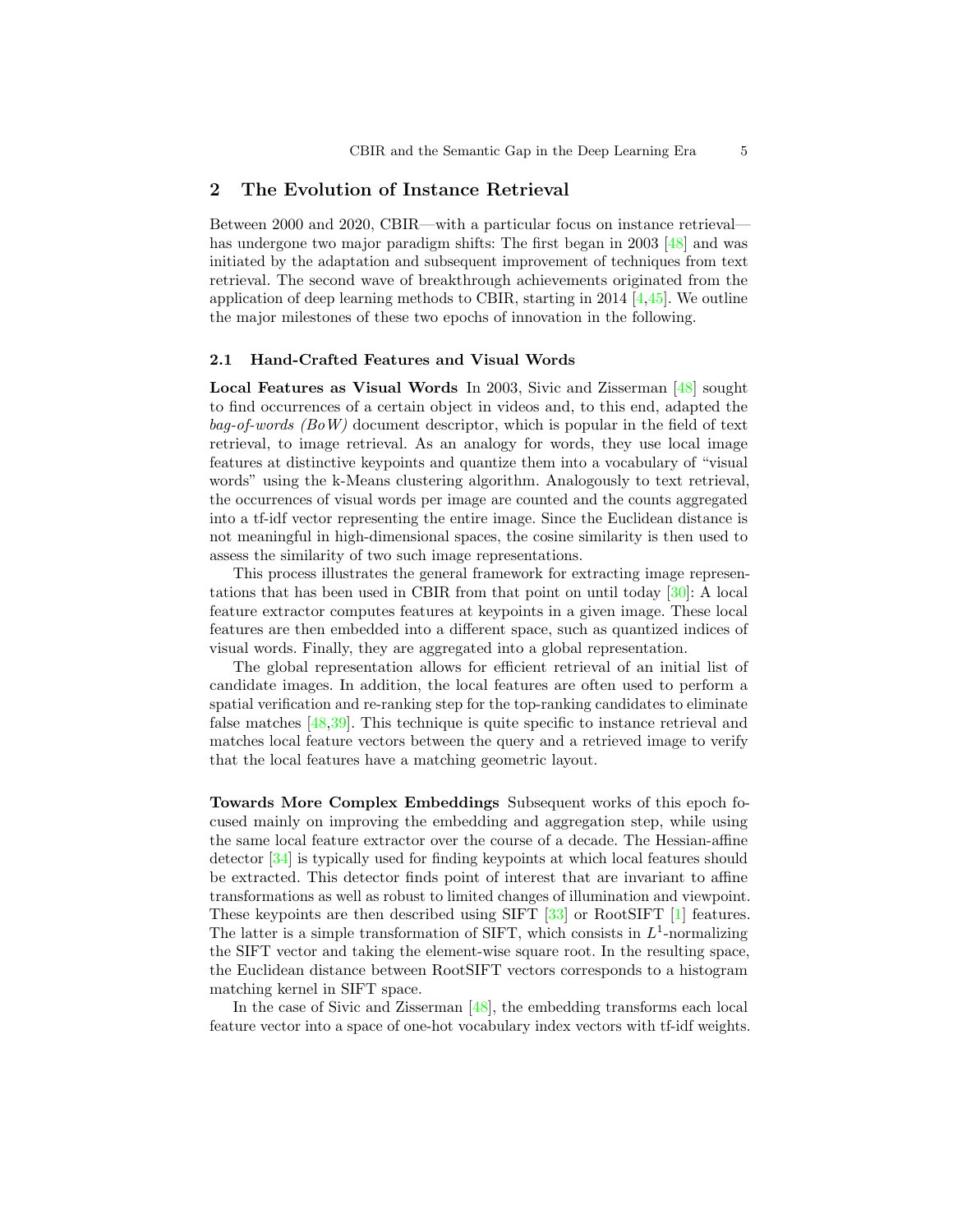The aggregation then simply consists in a sum operation. However, representing local feature vectors by a single integer (the cluster index), incurs a severe loss of information and does not capture the actual distribution of the local features well. Hard assignment to a single cluster is furthermore not robust against small variations of local descriptors close to cluster boundaries. To overcome these issues, Perronnin et al. [\[38\]](#page-17-1) propose the use of Fisher vectors for CBIR. The training data is quantized into visual words by fitting a Gaussian mixture model. Each local feature vector is then transformed into the gradient of its log-likelihood with respect to the means of the Gaussians. This realizes a weighted soft assignment to clusters and results in a dense, more informative, but also high-dimensional descriptor. In fact, the authors show that a Fisher vector with a single visual word achieves comparable performance to a BoW descriptor with 4,000 words.

A simplification with comparable and sometimes even superior performance are vectors of locally aggregated descriptors  $(VLADs)$ , proposed by Jégou et al. [\[29\]](#page-16-1). VLAD still uses hard-assignment of local descriptors to the nearest cluster, but captures the element-wise residuals of all local features from the center of their cluster. That means, the embedding feature vector is partitioned into  $k$  segments, where  $k$  is the number of clusters. The segment corresponding to the closest cluster center equals the difference between the local descriptor and that center and all other segments are 0. The dimensionality of the embedding space is hence the number of clusters times the local feature dimensionality. The aggregation consists in taking the sum over all transformed local feature vectors,  $L^2$ -normalizing the result, and applying PCA with whitening to reduce the high dimensionality of the global descriptor to something more manageable (usually in the order of a few hundred dimensions).

VLAD is, by definition, sensitive to the distance between a local feature vector and its cluster center. However, the Euclidean distance is of limited meaning in high-dimensional spaces. In a follow-up work, Jégou and Zisserman  $[30]$  account for this fact by  $L^2$ -normalizing the residuals, thus encoding their angle instead of their magnitude, which gives rise to the name triangulation embedding. Because distance is not meaningful, hard assignments to single clusters are not reasonable either. Triangulation embedding hence encodes the angles between the local feature vector and all visual words. This representation is subsequently whitened and has been found to outperform fisher vectors and VLAD.

However, Husain and Bober [\[25\]](#page-16-3) find that comparing each local feature vector with all visual words does not scale to large datasets. Soft cluster assignment, on the other hand, often behaves unstable and degrades to single assignment in practice. To overcome this, they propose a middle ground by assigning the local descriptors to the few cluster centers that are closest and base the weights on their ranks among the nearest neighbors instead of their actual distances. These robust visual descriptors (RVDs) are furthermore not whitened globally but on a per-cluster level. The authors found that RVD performs competitively to triangulation embedding, while being faster to compute and more robust to dimensionality reduction.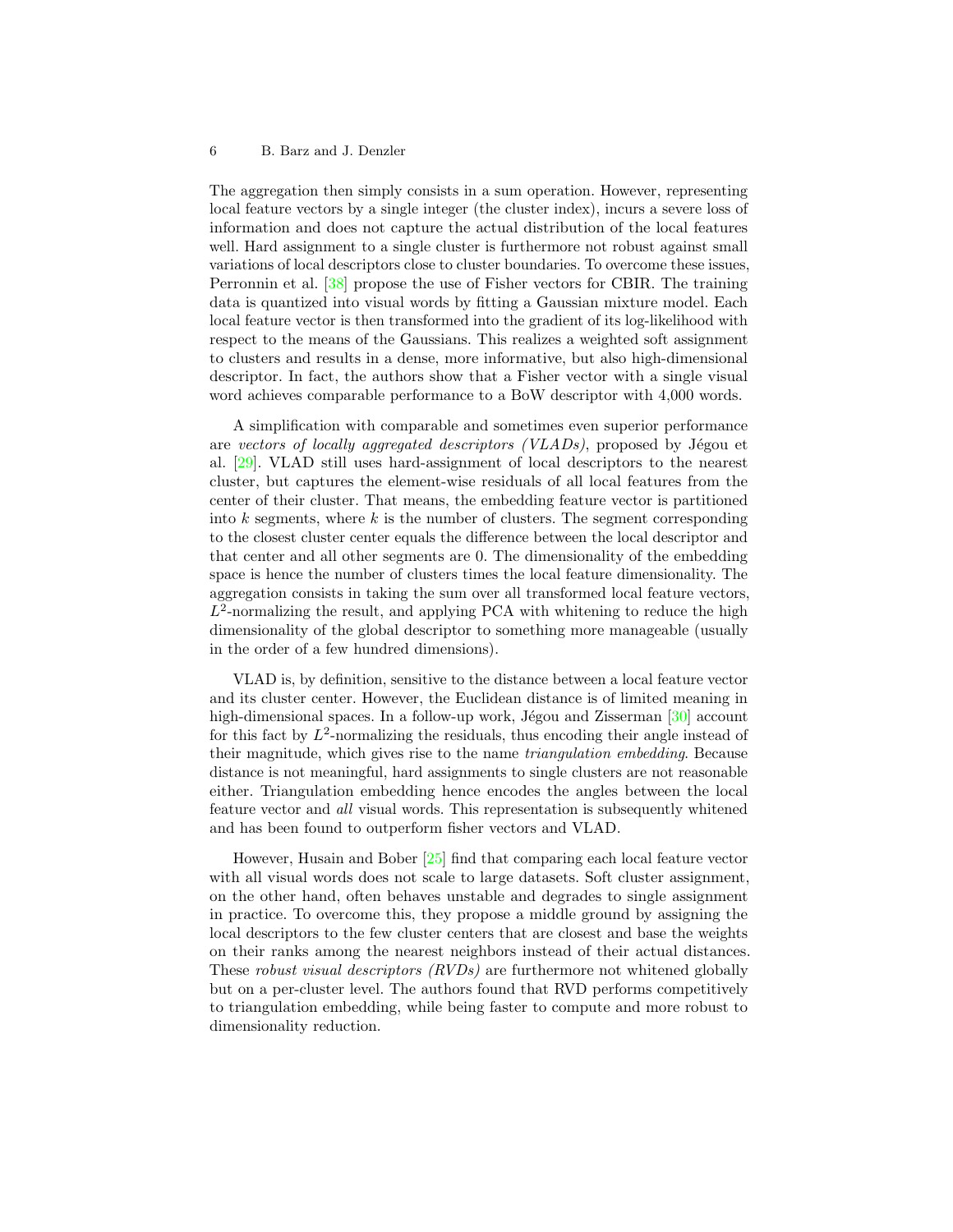The Role of Datasets While the paradigm of using aggregated local features for CBIR dates back to 2003 [\[48\]](#page-18-1), research in this area has been most active between 2010 and 2016. One likely reason for this delay is the lack of suitable and established benchmark datasets. In the years 2007 and 2008, the Oxford Buildings [\[39\]](#page-17-3), Paris Buildings [\[40\]](#page-17-4), and INRIA Holidays [\[28\]](#page-16-5) datasets were published, which quickly emerged as the standard benchmarks for instance retrieval and gave new impetus to the field by providing a proper ground for evaluation and comparison of methods.

The two building datasets comprise different photos of various landmark buildings in Oxford and Paris, with a large variety of perspectives, scales, and occlusions. The Holidays dataset, on the other hand, contains a collection of personal holiday photos with on average three different perspectives per scene. While these datasets are challenging, the task of retrieving images showing the same object or scene as the query is well-defined with a clear ground truth.

## 2.2 Off-the-shelf CNN Features

After hand-crafted local features had remained unquestioned in CBIR for over a decade, the renaissance of deep learning finally led to a substantial change regarding image representations. The independent works of Babenko et al. [\[4\]](#page-15-0) and Razavian et al. [\[45\]](#page-17-6) first showed that surprisingly good results can be achieved by simply extracting global image descriptors, so-called neural codes, from the first fully-connected layer of an off-the-shelf CNN pre-trained on ImageNet [\[14\]](#page-15-7). Given the extreme simplicity of this approach, requiring close to zero engineering effort compared to detecting keypoints, extracting local features, and aggregating them, this was a remarkable result. Just a year later, Babenko and Lempitsky [\[3\]](#page-15-1) considerably improved the performance of this approach by extracting image features not from a fully-connected but from the last convolutional layer, which still has a spatial resolution. The result is, thus, a set of feature vectors, which can roughly be associated with different regions in the image. These are summed up for aggregation,  $L^2$ -normalized, reduced in dimensionality using PCA, and  $L^2$ -normalized again, leading to the speaking name sum-pooled convolutional features (SPoC) for these descriptors.

In the following years, research mainly adhered to using such pre-trained neural feature extractors and focused on designing sophisticated aggregation functions. Many of them try to find a middle ground between sum and maximum pooling, e.g., by averaging activations over the top few responses only as in partial mean pooling (PMP) [\[54\]](#page-18-5), or by smoothly interpolating between the two extremes as in *generalized-mean pooling (GeM)* [\[42\]](#page-17-2).

Aggregated convolutional features have one drawback, though: As opposed to traditional local features, they do not allow for precise localization of the matching object and, thus, are not compatible with techniques such as spatial verification and re-ranking, which depend on geometric information. To this end, Tolias et al. [\[50\]](#page-18-2) propose the regional maximum activation of convolutions  $(R-MAC)$  aggregation, which follows a two-step approach: The convolutional feature map is divided into overlapping regions of different sizes and the local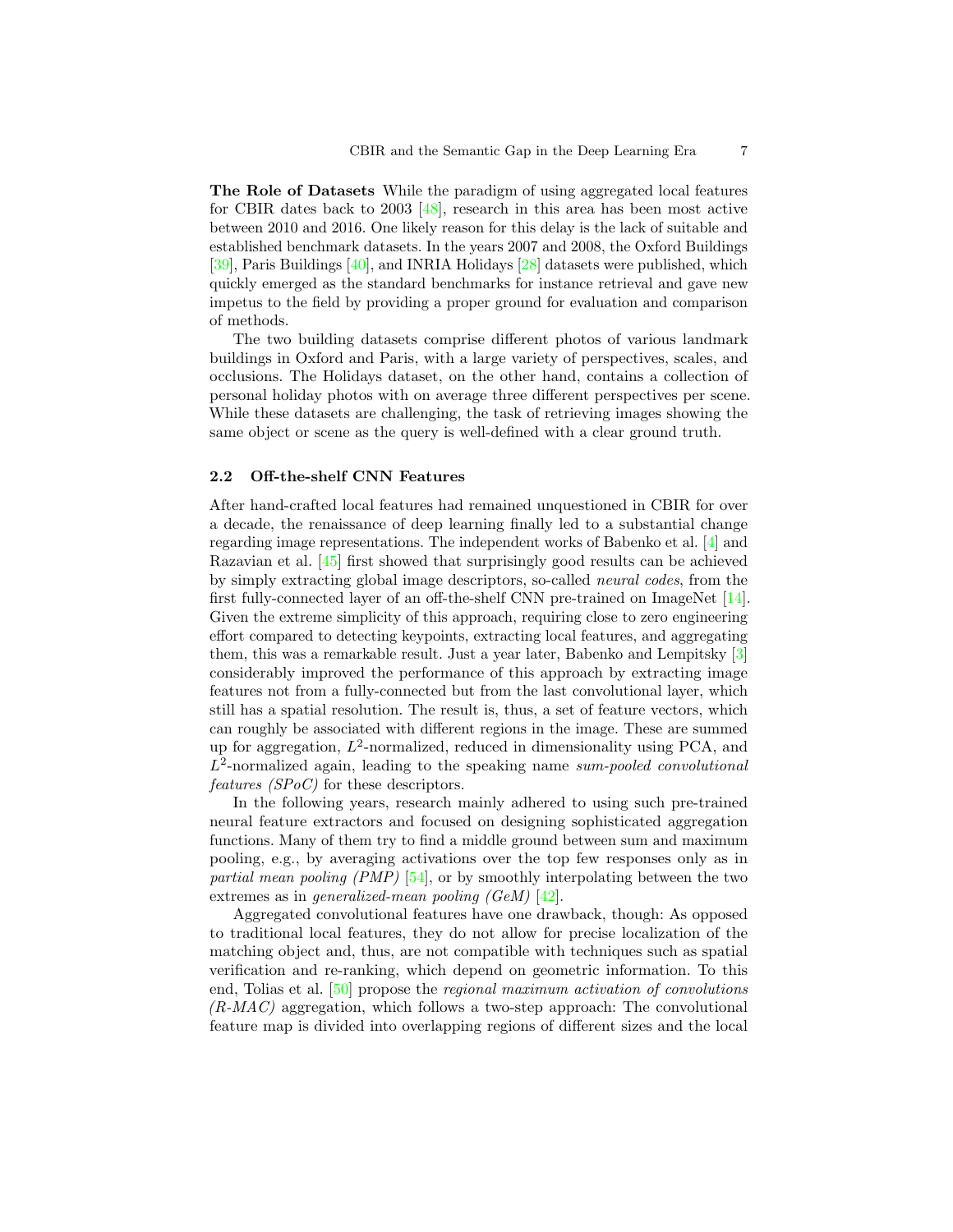feature vectors in each region are aggregated using maximum pooling. These so-called MAC vectors are then whitened and aggregated by sum pooling into a global R-MAC image descriptor. For spatial re-ranking, the similarity of the query's MAC vector and the individual regional MAC vectors of the top few retrieval results can be used to localize the query object in the retrieved images and refine the ranking.

These techniques took CBIR based on features extracted from pre-trained CNNs quite far, but the hand-crafted RVD descriptor  $[25]$  is still able to compete with them on instance retrieval benchmarks.

## 2.3 End-to-end Learning for Image Retrieval

Deep learning finally became undeniably superior to traditional CBIR techniques based on hand-crafted features when researchers began to adapt the CNN used for feature extraction to the task of image retrieval instead of using a pre-trained one. We regard this shift of focus from feature transformation and aggregation to actual feature learning as the second important paradigm shift in CBIR.

Global Features Gordo et al. [\[20\]](#page-16-4) were among the first to be successful in this endeavor and set the state of the art in instance retrieval for at least two years. They build upon R-MAC [\[50\]](#page-18-2) and implement it as differentiable layers on top of a VGG16 CNN architecture, which can then be trained end-to-end. To this end, they employ the triplet loss [\[47\]](#page-18-6), a training objective from the field of deep metric learning. By training on a curated dataset of famous landmarks, they learn a feature representation where images of the same landmark are closer together by a certain margin than two images of different landmarks, which supports the objective of instance retrieval.

This approach has later been extended by extracting R-MAC features from multiple layers of a CNN and weighting individual features of each region by the Kullback-Leibler divergence between the distributions of the Euclidean distance between matching and non-matching descriptors, so that more discriminative regional features obtain a higher weight [\[26\]](#page-16-6). The motivation for combining features from multiple layers lies in the different degrees of visual abstraction: features from earlier layers are more indicative of visual properties, while later layers provide a semantically more abstract representation.

As opposed to the triplet loss, Radenović et al.  $[42]$  find the contrastive loss to provide better final performance, while furthermore requiring only pairs instead of triplets of images for training. More importantly, they propose an unsupervised technique for generating training data consisting of matching and non-matching image pairs for instance retrieval without human annotation: Images in the training dataset are clustered based on their BoW representation using local RootSIFT features and spatial verification is applied to ensure that all images in a cluster show the same object. A 3-D model is then constructed for each cluster using structure-from-motion (SfM) techniques, so that it can be determined from these models whether two images depict the same object or not. This also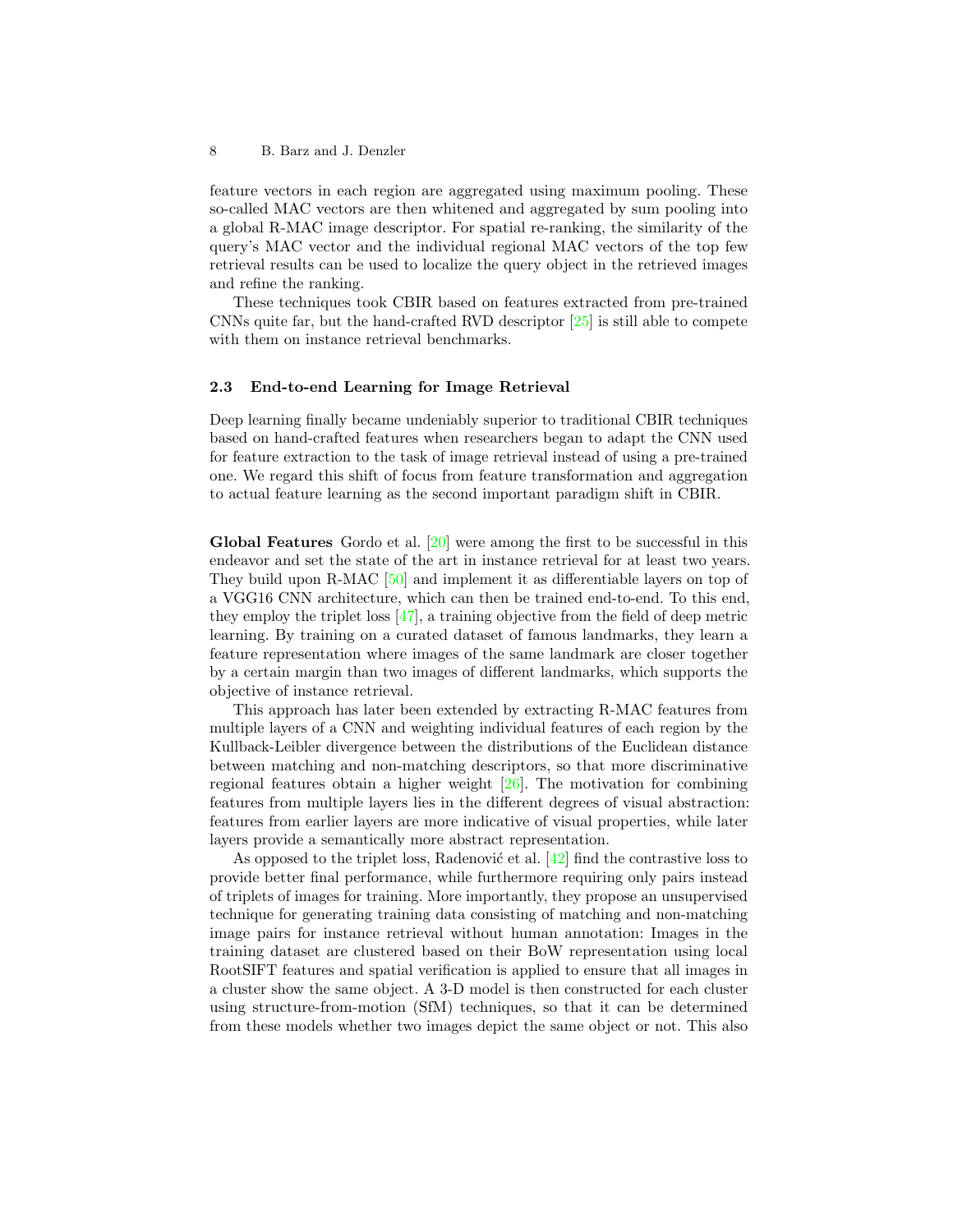allows images of the same landmark but captured from different and disjoint viewpoints to be considered as non-matching. The information about camera positions obtained from SfM furthermore enables mining of challenging positive image pairs that exhibit a non-trivial amount of overlap.

These metric learning approaches have led to an impressive improvement of instance retrieval performance in terms of average precision (AP), even though they do not optimize it directly but a proxy objective based on distances in the learned feature space. Since AP is the most important metric for evaluating retrieval methods, it seems desirable to optimize it directly instead of a proxy-task. However, that entails taking into account not only a single sample, a pair, or a triplet as before, but the entire list of ranked results. One apparent benefit is that such listwise objectives are position-sensitive: The impact of a single pair or triplet involving images at the top of the ranking should be higher than at the end of the list. However, average precision is not differentiable, because it involves sorting images by their similarity to the query. For being able to optimize AP in an end-to-end learning context nevertheless, He et al. [\[22\]](#page-16-7) proposed a differentiable approximation of AP using histogram binning, which has been adopted by Revaud et al. [\[46\]](#page-18-3) for CBIR and improved the state of the art. Since the cosine similarity, which is usually employed for retrieval, is bounded in  $[-1, 1]$ , the range of possible similarity scores can easily be divided into a fixed number of equally sized bins. Images are then soft-assigned to the bins whose centers are closest to the image's retrieval score to obtain histograms of positive and negative match counts in each bin. Instead of computing precision and recall for each possible position in the ranking, these metrics can now be computed for each bin and combined to approximate AP.

However, the quantization of similarity scores into bins ignores variations of the ranking within each bin, which can have particularly large impacts on AP at the top positions of the ranking. This deficiency has recently been overcome by a different approach to approximating AP: Instead of quantized sorting by binning, the sorting operation itself is relaxed by replacing the Heaviside step function indicating whether one element of the list precedes another with a sigmoid function to avoid vanishing gradients  $[41]$ . This allows for differentiable sorting and computation of a relaxed version of AP, called Smooth-AP [\[9\]](#page-15-2).

With these listwise approaches, global representations for CBIR can finally be learned end-to-end without hand-crafted intermediate steps or proxy objectives.

Local Features While global image descriptors are convenient for retrieval applications, they are neither robust in the presence of occlusion or background clutter nor suitable for spatial verification, which is an important technique for instance retrieval. Other works hence aimed at learning local feature detectors and descriptors in an end-to-end manner.

Deep Local Features (DELF) [\[37\]](#page-17-10), for example, uses coarse regional features extracted from a convolutional layer of a pre-trained CNN and then trains another small CNN to assess the importance of these densely sampled keypoints. For training, these predicted weights are used for weighted sum pooling of the local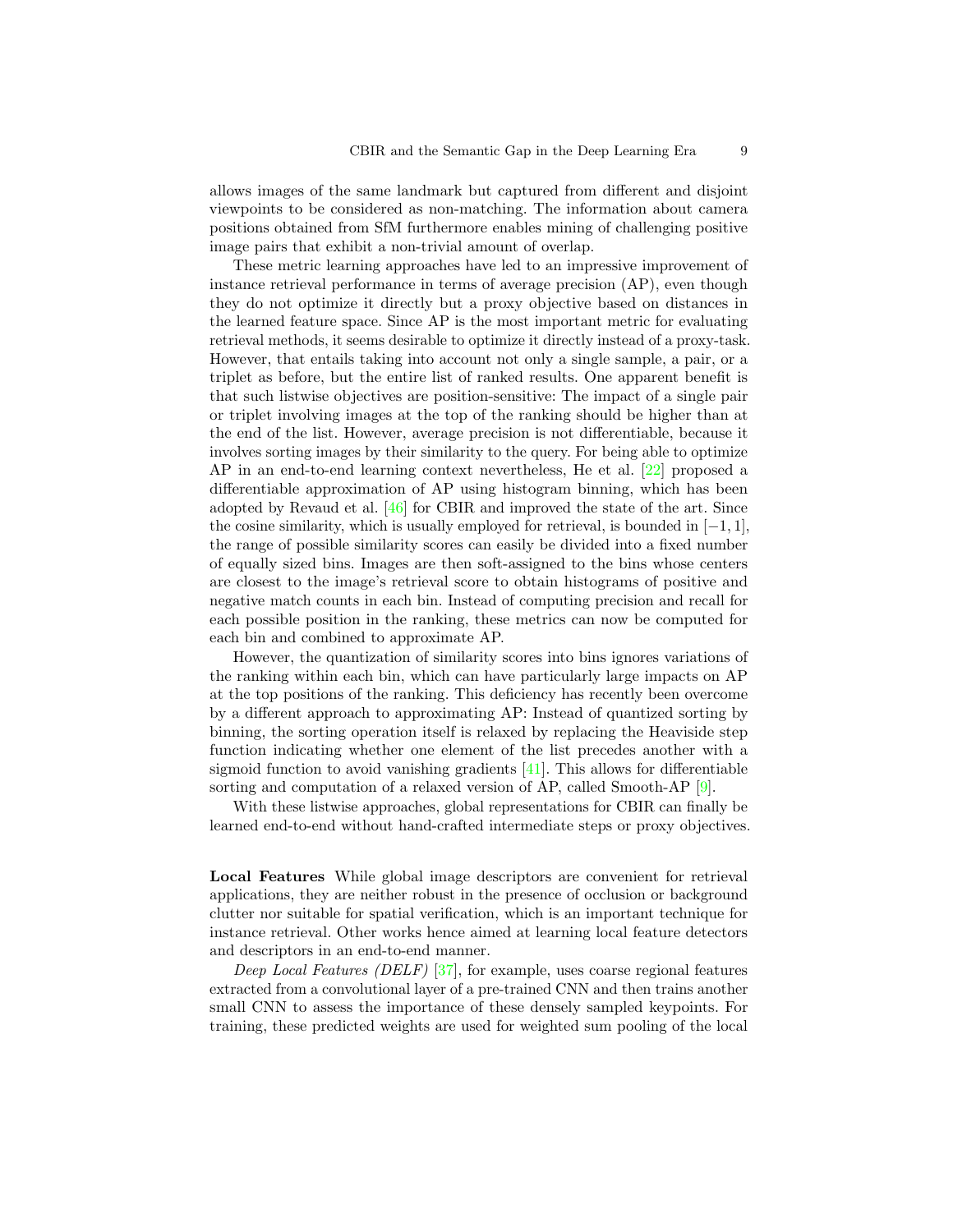descriptors into a global feature vector, which allows for fine-tuning of the local features using image-level supervision.

Most instance retrieval systems using local features adopt a two-stage approach: First, a set of candidate images is retrieved by comparing global features and then re-ranked using spatial verification based on local features. Cao et al. [\[10\]](#page-15-8) unified the learning of both types of features into a single model with two branches: One branch aggregates all feature vectors of the last convolutional layer of a CNN as global feature vectors and is trained with a metric learning loss. The other branch learns an attention module to identify distinctive local features and is trained using categorical cross-entropy.

The Need for More Challenging Benchmarks Besides plenty of computing capacity, deep learning techniques require one thing most of all: data. The existing instance retrieval datasets were too small for training deep neural networks, wherefore Babenko et al. [\[4\]](#page-15-0) created a novel landmarks dataset with over 200,000 images for training purposes, which was later used by other works on deep image retrieval as well [\[20\]](#page-16-4). Nowadays, the large-scale Google-Landmarks dataset [\[37\]](#page-17-10) proposed in 2017 is often used for training. It comprises over a million images of 12,894 landmarks from all over the world.

These datasets are orders of magnitudes larger than the Oxford and Paris Buildings dataset, but the latter were still relevant for evaluating and comparing novel methods. The rapid advances in deep learning for CBIR, however, quickly resulted in a saturation of performance on these benchmarks. Therefore, Radenović et al.  $[43]$  revisited these two datasets in 2018 by improving the ground-truth annotations, finding more difficult queries, adding challenging distractor images, and defining three different evaluation protocols of varying difficulty.

These developments demonstrate the importance of suitable training and benchmark datasets for the advancement of content-based image retrieval.

# <span id="page-9-0"></span>3 Impact on the Semantic Gap

The previous section outlined the impressive advances of instance retrieval in the deep learning era. However, instance retrieval is a rather narrow domain, where a broad understanding of the scene semantics are not required to solve the task satisfactorily. The interesting question is, therefore: Do these advances transfer to the broader domain of semantic retrieval?

To answer this question, we evaluate several seminal methods and models on an instance retrieval and a semantic retrieval task. For instance retrieval, we use the Revisited Oxford Buildings dataset  $[39,43]$  $[39,43]$  (see above), on which these methods have originally been evaluated. As an indicator for their performance in a broader domain, we evaluate them on the MIRFLICKR-25K dataset [\[24\]](#page-16-8), which comprises 25,000 images from Flickr, each annotated with a subset of 25 concepts such as "sky", "lake", "sunset", "woman", "portrait" etc. While most images in the dataset are annotated with more than one concept, 3,054 of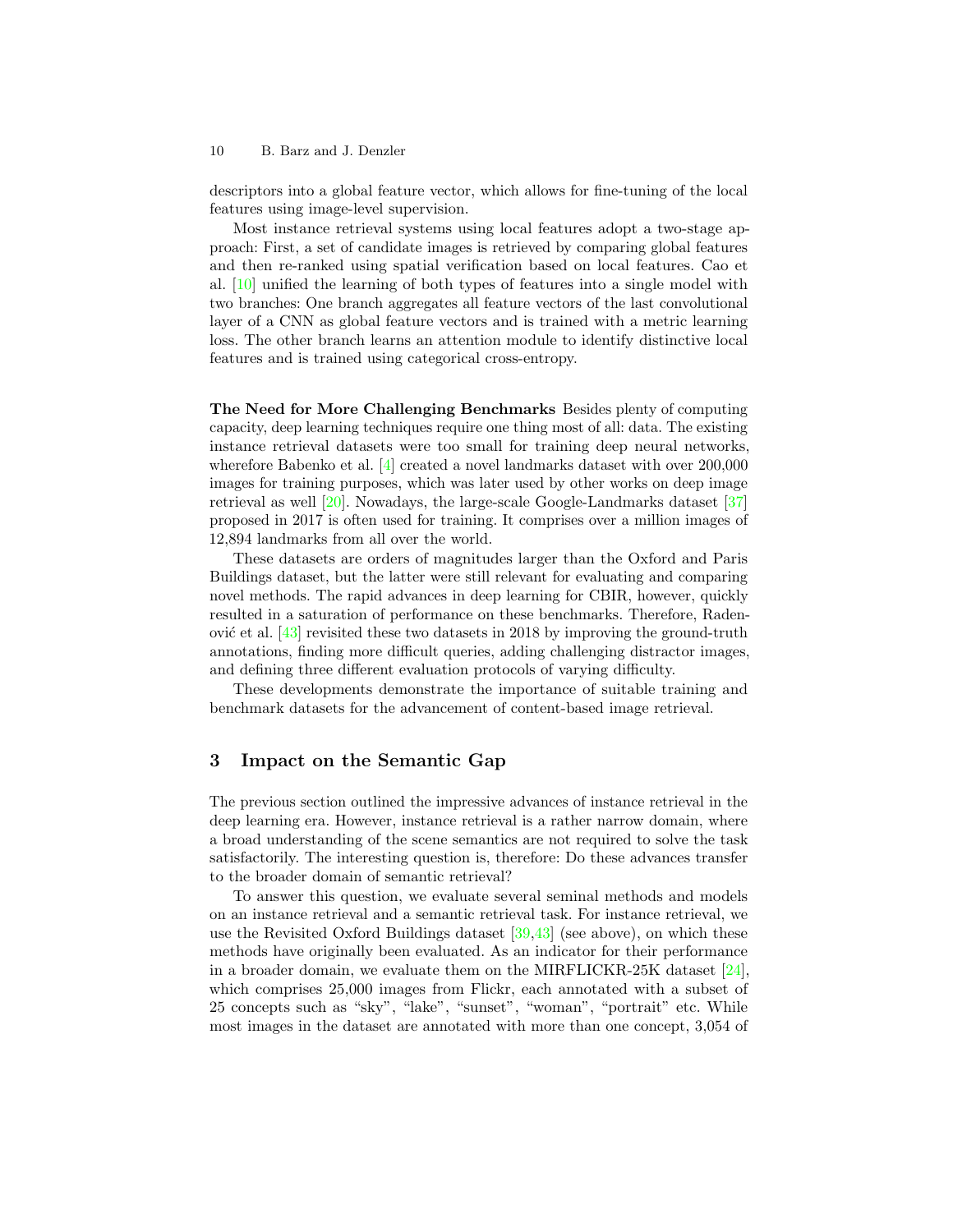

<span id="page-10-1"></span>Fig. 3. Milestones of CNN-based instance retrieval, evaluated on an instance retrieval ( $\mathcal{R}Ox$  [\[43\]](#page-17-5)) and a semantic retrieval dataset (MIRFLICKR-25K [\[24\]](#page-16-8)).

them exhibit only a single label. We use these images as queries to avoid query ambiguity. We consider a retrieved image as relevant if it shares this concept.

Figure [3](#page-10-1) depicts the mean average precision of several milestones of CBIR research in the deep learning era on both tasks. While the performance on instance retrieval tasks increased steadily, the semantic retrieval performance did not only not improve, but even deteriorated slightly. The majority of developments in the past years have focused on instance retrieval and hence tuned feature representations towards this tasks, for which fine-grained visual features are important. This, however, degraded their performance on broader-domain tasks, for which a different set of features is necessary.

While instance retrieval has reached a very advanced level of maturity during the past 20 years, content-based image retrieval in general is still facing the challenges of the semantic gap.

# <span id="page-10-0"></span>4 Knowledge Integration for Semantic Image Retrieval

One way to overcome the semantic gap lies in incorporating additional sources of information outside the image, as Smeulders et al. [\[49\]](#page-18-0) already stated back in 2000. In the following, we briefly review the most common sources of such external information as well as approaches for leveraging them to improve image representations for semantic image retrieval.

## 4.1 Class Labels

Image-level class labels are one of the most frequently available and cheapest types of semantic information about images. To provide robust performance in an open world, however, a huge number of classes or sophisticated methodology beyond training a simple classifier is required.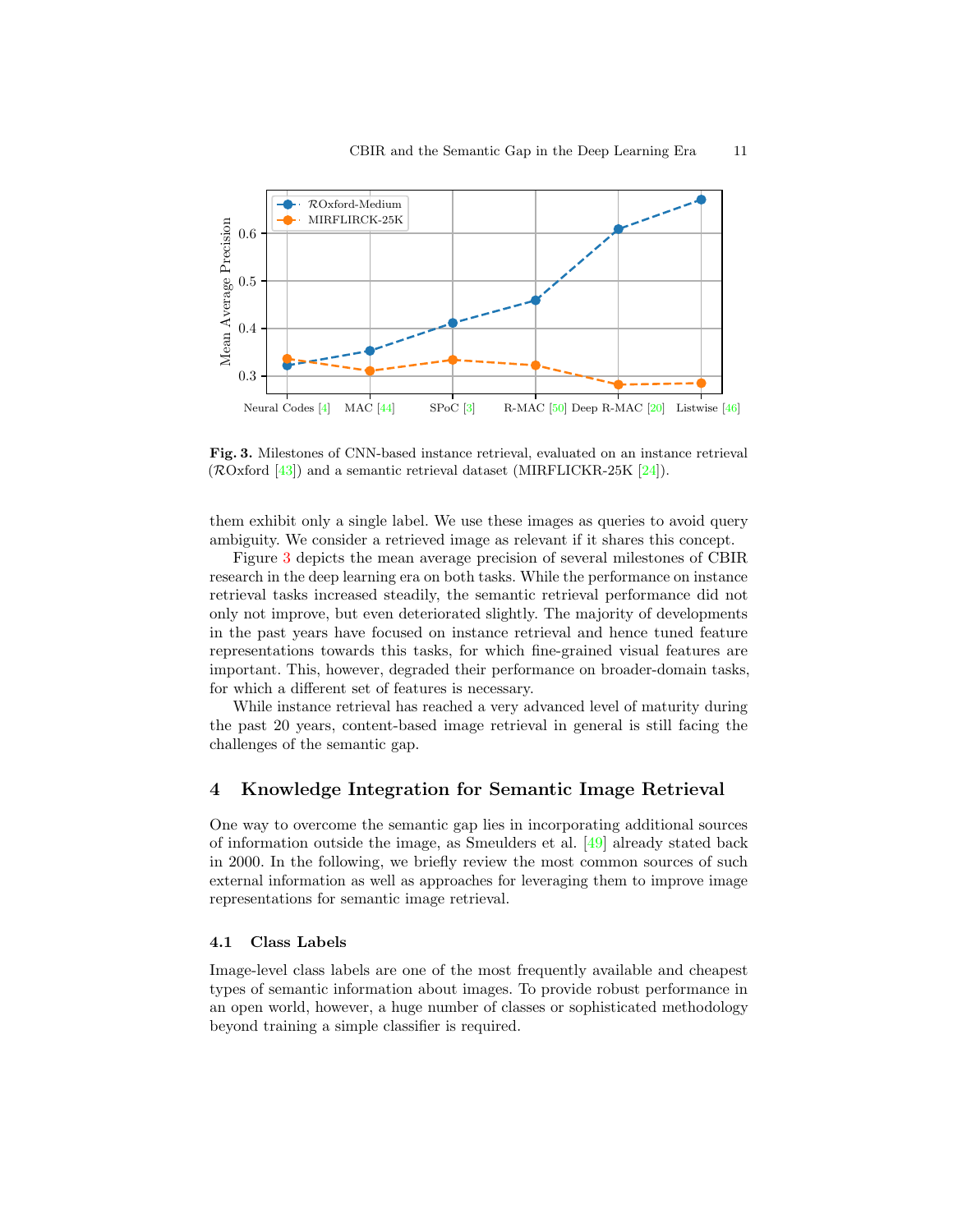OASIS [\[11\]](#page-15-9) combines both: Method-wise, OASIS learns a bilinear similarity metric using the triplet loss for comparing hand-crafted features with respect to semantic image similarity. The training dataset consisted of over two million images sourced from Google Image Search using about 150,000 textual queries entered by real users. Working at Google, the authors did not only have access to these queries, but also to relevance ratings based on click statistics, which allowed them to collect this large-scale but non-public dataset.

With the advent of deep learning, Yu et al. [\[53\]](#page-18-7) exploit the intrinsic hierarchical representation generated by CNNs by combining features from shallow and deep layers. While the former capture rather visual patterns, features from deeper layers are expected to be more abstract and carry semantic information. Despite this, they only evaluate their approach on instance retrieval benchmarks.

More recent approaches optimize CNNs directly for multiple tasks to learn diverse representations. *MultiGrain*  $[8]$ , for instance, aims for learning features that are useful for class-level, instance-level, and identity-level recognition by combining a classification and a metric learning objective. Evaluation, however, is conducted separately for each task in terms of classification accuracy on ImageNet [\[14\]](#page-15-7) and retrieval accuracy on instance retrieval benchmarks. This evaluation protocol does not provide information about semantic retrieval performance.

To deploy CBIR at production-level within the Microsoft Bing search engine, Hu et al. [\[23\]](#page-16-9) employ a large ensemble of different network architectures trained for various tasks: for classification with cross-entropy loss, with a metric learning objective such as the contrastive or triplet loss, for face recogmition, or for object detection. This ensemble is intended to capture a broad variety of both visual and semantic properties of images and, hence, cover most objectives a user of the visual search engine could pursue. The training data for this system is non-public and was collected by human annotators in an expensive data collection and annotation effort. The evaluation was conducted using human relevance judgments as well. For these two reasons, this work is neither publicly reproducible nor directly comparable with other works.

#### 4.2 Class Taxonomies

Plain class labels do not take into account the semantic relationships between classes. Despite their visual similarity, images of humans and apes, for example, are generally considered to be semantically much less similar than images of a caterpillar and a butterfly, although the latter are not particularly similar from a visual perspective. Taxonomies such as WordNet [\[16\]](#page-15-11) are a popular tool for measuring the semantic similarity between classes. They organize concepts on different levels of abstraction in terms of is-a relationships ("a poodle is a dog is an animal etc."). Several works strive for integrating this prior knowledge about the world to improve the semantic consistency of CBIR results.

Deng et al. [\[13\]](#page-15-12) construct a hand-crafted bilinear similarity measure from the class taxonomy of ImageNet  $[14]$  and use it for comparing vectors of class probabilities predicted by a classifier. Instead of a similarity measure, Barz and Denzler [\[6\]](#page-15-13) construct a semantic feature space spanned by class embeddings,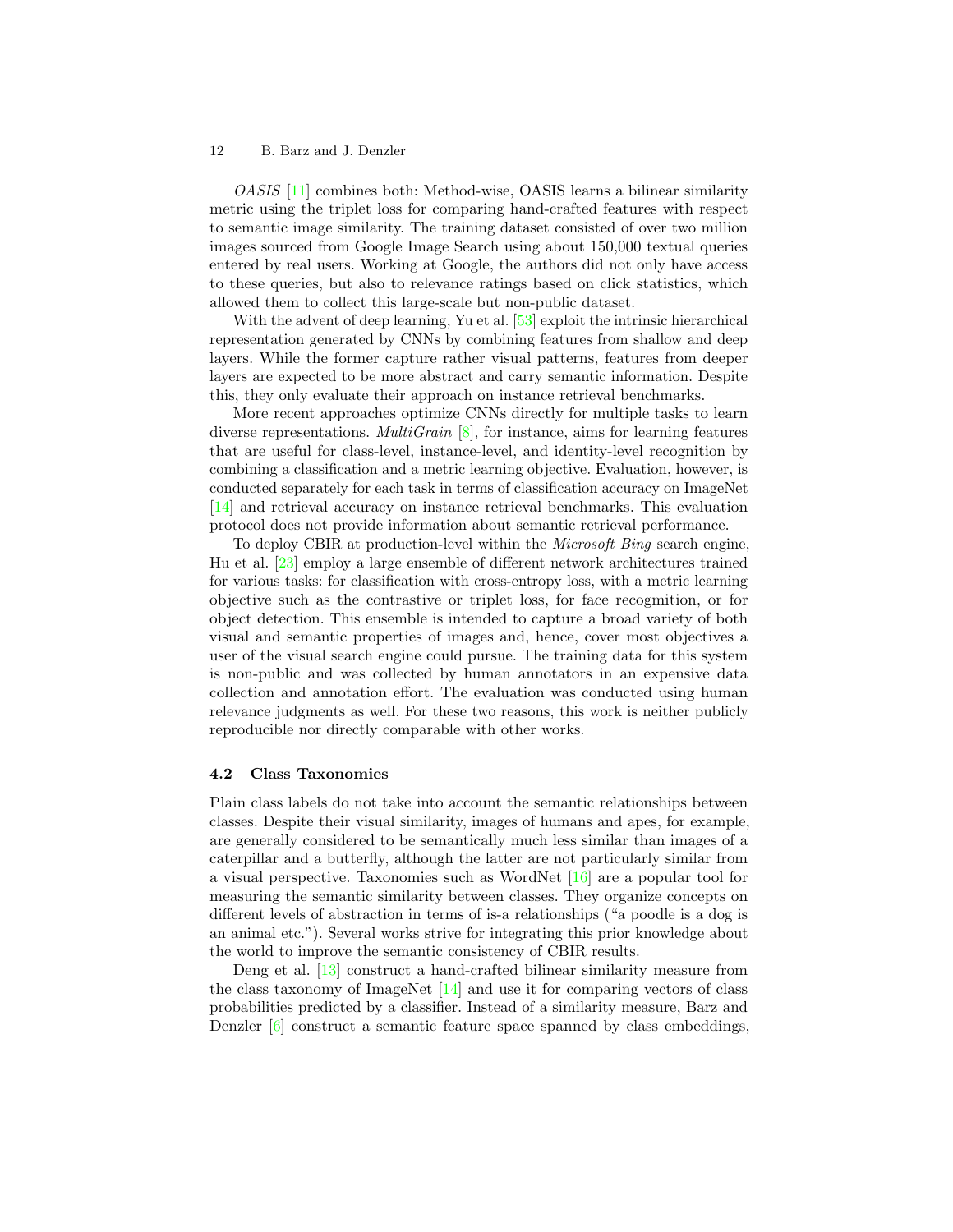where the cosine similarity between two class embeddings equals their semantic similarity derived from the taxonomy. They then use a CNN to map images into the same semantic space. Arponen and Bishop [\[2\]](#page-15-14) do not constrain the feature space in this explicit way, but instead integrate the same objective directly into the loss function, so that the layout of the semantic feature space is learned. They combine this with an additional term encouraging the individual features to be binary, which allows for compact and memory-efficient descriptors.

The aforementioned works evaluate their approaches on ImageNet using "hierarchical precision"  $[13]$ , which replaces the binary relevance of the retrieval results used by ordinary precision with the semantic similarity of their class and the class of the query. This metric suits the task better, but is best plotted for several cut-off positions in the ranking and cannot easily be summarized in a single number to facilitate comparison.

Yang et al. [\[52\]](#page-18-8) combine semantic and visual similarity by first ranking images according to semantic similarity and then ordering the images within the same class according to visual similarity to the query. To this end, they use the contrastive loss with an adaptive margin proportional to the dissimilarity. The evaluation, however, is limited to fine-grained classification datasets and conducted using binary relevance, which does not take semantics into account.

Long et al. [\[32\]](#page-17-12) not only embed the classes but all concepts in the taxonomy into a hyperbolic space, so that sub-classes lie in their parent class' entailment cone. As before, a CNN is then used to map samples onto their class embeddings. Although their method could also be applied for content-based image retrieval, they focus on video retrieval and evaluate their approach on that task only.

#### 4.3 Textual Descriptions

While taxonomies provide information about the semantic similarity between classes, their full semantic meaning goes far beyond that. Several works have aimed for extracting such rich semantics from textual descriptions of classes or images and leverage them for learning meaningful image features.  $DeViSE$  [\[17\]](#page-15-15) and HUSE [\[35\]](#page-17-13), for example, learn word embeddings on Wikipedia and use the embedding of a class' name as its semantic embedding. DeViSE [\[17\]](#page-15-15) then maps images into that space by maximizing the dot-product similarity between their feature vector and the respective class embedding, while enforcing a certain minimum distance to any other class embedding. HUSE [\[35\]](#page-17-13), in contrast, adopts a pair-wise optimization approach by forcing the distance of pairs of images to be equal to the dissimilarity of their class embeddings. This approach provides more flexibility regarding the learned image feature space since it is separate from the space of word embeddings. Like some of the hierarchy-based approaches described above, both methods were evaluated using hierarchical precision. Thus, the semantic information used for evaluation was not the same as that used for training, which incurs a disadvantage compared to hierarchy-based methods.

Instead of using texts associated with classes, other methods leverage texts belonging to individual images, such as titles and captions, and learn a multimodal embedding space. Gomez et al. [\[19\]](#page-16-10) do so by training a CNN to regress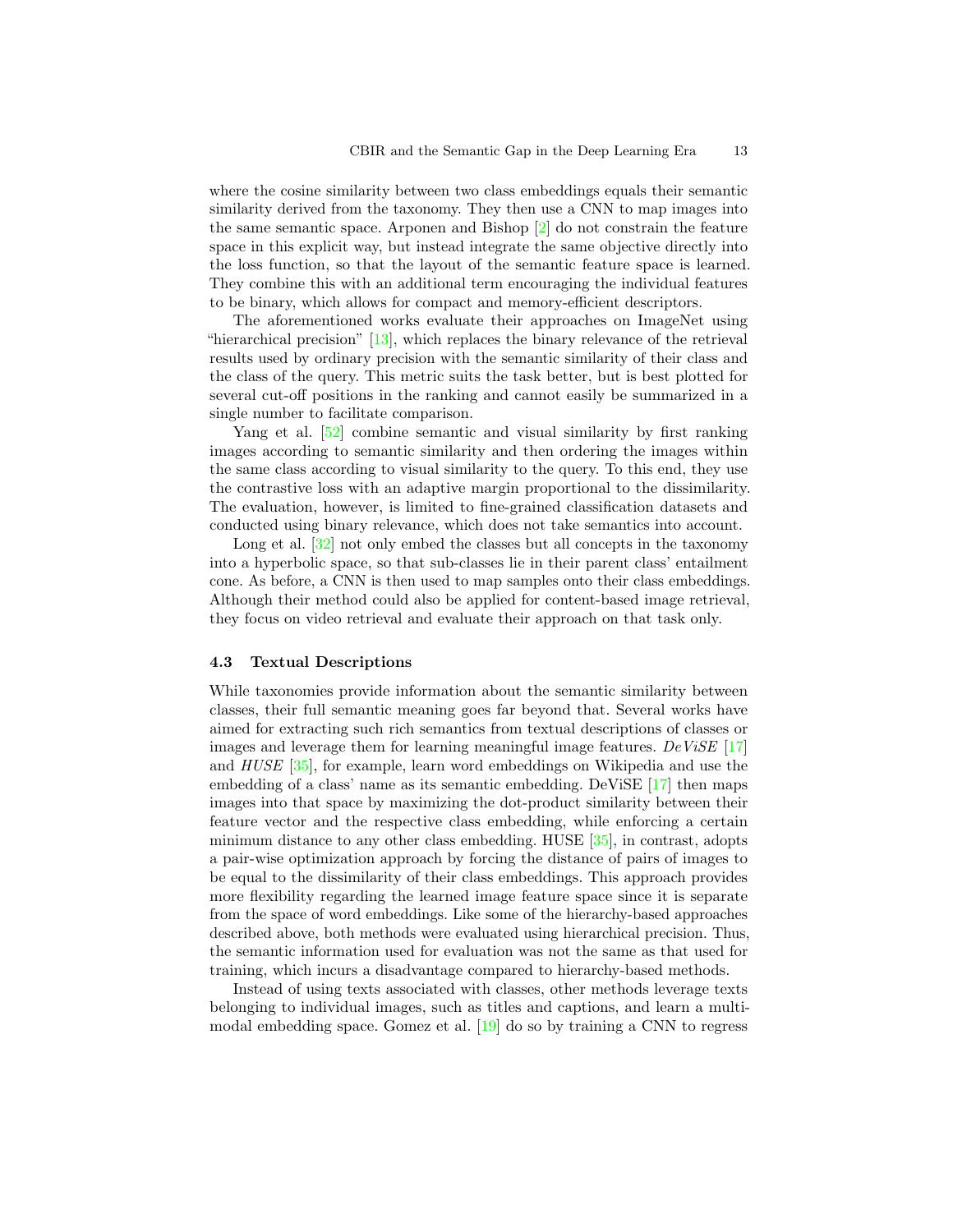the text embeddings generated by a separately trained language model. However, they evaluate their approach only with textual queries and not in a content-based image retrieval scenario. Wu et al. [\[51\]](#page-18-9), in contrast, learn text and image embeddings jointly and additionally predict individual embeddings for components of the caption such as objects, object-attribute pairs, and object-relation phrases. These semantic components are automatically aligned with the local features of the corresponding image regions using contrastive learning. However, their experiments only investigate the cross-modal image-to-caption and caption-to-image retrieval scenarios, while semantic CBIR performance is not analyzed.

# 4.4 Artistic Style

An entirely different dimension of image semantics is opened up by stylistic concepts such as artistic style, mood, and atmosphere. Learning image features that respect such properties requires either specialized annotations or prior knowledge about their characteristics.

Ha et al. [\[21\]](#page-16-11) define style in terms of color composition, i.e., the distribution and layout of colors in an image. They construct a dataset with subjective 5-star similarity ratings for pairs of images, which have been collected in a laborious crowd-sourcing process involving active learning. A siamese network is trained to predict the distribution of similarity ratings for a given pair of images.

To avoid the expensive collection of large-scale style datasets, Gairola et al. [\[18\]](#page-16-12) draw on knowledge from the field of visual style transfer, where Gram matrix features have been found to capture the stylistic properties of images. They extract these features from a pre-trained CNN, cluster them, and use the cluster labels as ground-truth for training another CNN using the triplet loss. They evaluate their approach on numerous datasets annotated with artistic styles, photographic styles, historical art styles, moods, or genres.

# <span id="page-13-0"></span>5 The Missing Ingredient

The two lines of research on instance retrieval and semantic retrieval portrayed in Sections [2](#page-4-0) and [4,](#page-10-0) respectively, exhibit one apparent difference: The research on instance retrieval shows measurable continuous progress thanks to the Oxford [\[39\]](#page-17-3) and Paris [\[40\]](#page-17-4) benchmark datasets, whose release was followed by a clear surge of research activity in the field. With the Google-Landmarks dataset [\[37\]](#page-17-10), sufficient training data is available for modern deep learning methods. The recent revision of the two aforementioned benchmark datasets [\[43\]](#page-17-5) maintains their usefulness as a benchmark despite the substantial performance improvements.

Existing works on semantic image retrieval, in contrast, vary widely with respect to their evaluation protocol, training data (some of which is closed-source), and even the problem definition, rendering a clear comparison between approaches impossible. This is perhaps the biggest obstacle for further progress in this field and the likely reason why research still focuses on instance retrieval.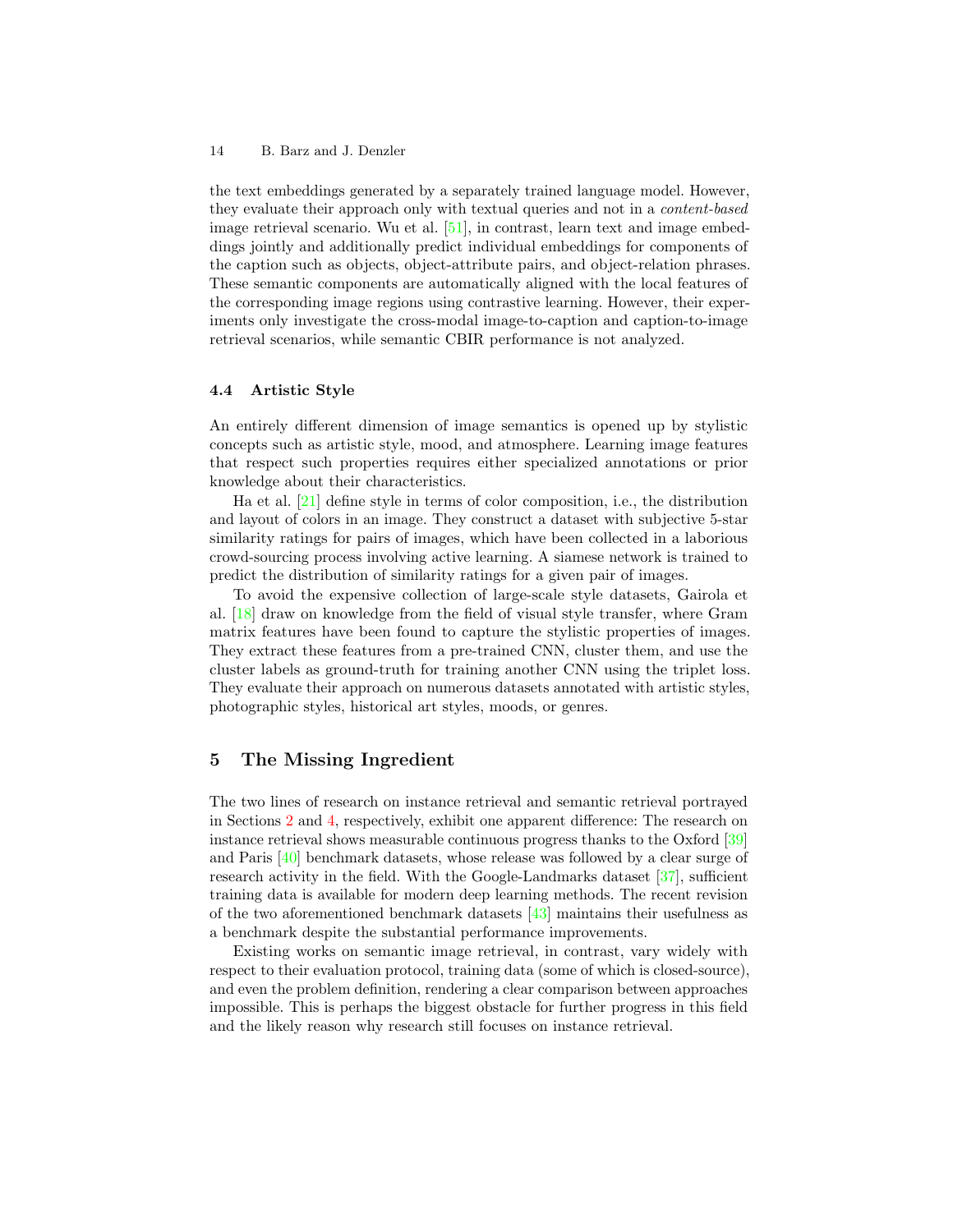A thoroughly curated benchmark dataset for semantic image retrieval would hence greatly contribute to advancing the field. However, constructing such a benchmark is highly non-trivial due to numerous aspects. This begins already with the evaluation metric. In a semantic CBIR scenario, precision is often more important than recall, since most users are not interested in all potentially relevant images from a large-scale database. Average precision is hence a sub-optimal measure, but also precision alone is insufficient, since it only considers binary relevance. In reality, however, relevance is a graded phenomenon [\[49\]](#page-18-0). A candidate for an evaluation metric is the normalized discounted cumulative gain (NDCG) [\[27\]](#page-16-13), which is capable of taking into account the degree of relevance between two images. The dataset, however, also needs to provide such graded relevance ratings for each pair of query and retrieved image. Ideally, the relevance should be based on real user ratings, which poses a major annotation effort.

Furthermore, the benchmark should define a diverse set of relevance criteria a user can have in mind when using a CBIR system, including instance identity, object category identity on different levels of abstraction, similarity regarding artistic style, mood, emotions, actions, and relationships portrayed in the image. Further complications are caused by the fact that a single query image can be interpreted differently with respect to each of these dimensions. The relevance of a retrieved image hence does not only depend on the query, but also on the search objective pursued by the user. This ambiguity can only be resolved by interaction with the user or by providing multiple query images sharing the relevant aspect. Therefore, the benchmark should ideally provide different evaluation protocols, an interactive one and a non-interactive one, which could be restricted to less ambiguous queries. The interactive scenario furthermore requires the definition of a feedback simulation protocol.

# 6 Conclusions

Content-based image retrieval has made astounding progress over the past two decades, especially in the area of instance retrieval, where a clearly defined objective and evaluation benchmarks exist. However, the methodological advances in this area do not translate to the more challenging task of semantic image retrieval. On the contrary, more advanced instance retrieval methods often perform worse than simpler ones in that domain. Despite the seeming advances, the semantic gap has rather become larger than smaller.

Due to the lack of an established benchmark, semantic image retrieval methods are often hardly comparable and vary widely regarding the task definition and the evaluation data and protocol. The history of instance retrieval shows that such a benchmark would be an invaluable catalyst for research on semantic image retrieval and a necessity for closing the semantic gap.

## References

<span id="page-14-0"></span>1. Arandjelović, R., Zisserman, A.: Three things everyone should know to improve object retrieval. In: IEEE Conference on Computer Vision and Pattern Recognition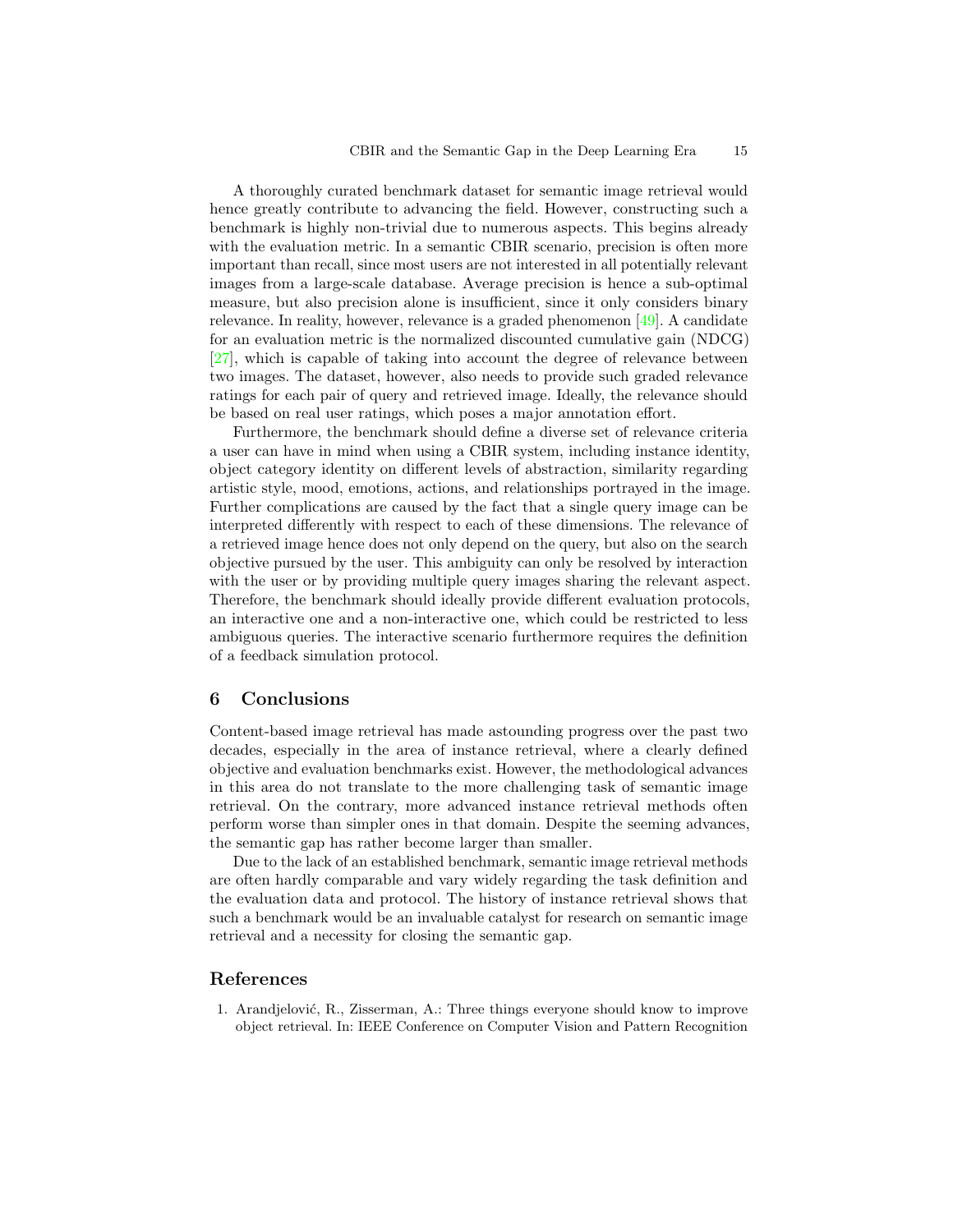(CVPR). pp. 2911–2918 (June 2012). <https://doi.org/10.1109/CVPR.2012.6248018>

- <span id="page-15-14"></span>2. Arponen, H., Bishop, T.E.: SHREWD: Semantic hierarchy based relational embeddings for weakly-supervised deep hashing. In: ICLR 2019 Workshop on Learning from Limited Labeled Data (2019)
- <span id="page-15-1"></span>3. Babenko, A., Lempitsky, V.: Aggregating local deep features for image retrieval. In: IEEE International Conference on Computer Vision (ICCV). pp. 1269–1277 (Dec 2015). <https://doi.org/10.1109/ICCV.2015.150>
- <span id="page-15-0"></span>4. Babenko, A., Slesarev, A., Chigorin, A., Lempitsky, V.: Neural codes for image retrieval. In: Fleet, D., Pajdla, T., Schiele, B., Tuytelaars, T. (eds.) European Conference on Computer Vision (ECCV). pp. 584–599. Springer International Publishing, Cham (2014). [https://doi.org/10.1007/978-3-319-10590-1](https://doi.org/10.1007/978-3-319-10590-1_38) 38
- <span id="page-15-5"></span>5. Barz, B., Denzler, J.: Automatic query image disambiguation for content-based image retrieval. In: International Conference on Computer Vision Theory and Applications (VISAPP). vol. 5, pp. 249–256. INSTICC, SciTePress (2018). <https://doi.org/10.5220/0006593402490256>
- <span id="page-15-13"></span>6. Barz, B., Denzler, J.: Hierarchy-based image embeddings for semantic image retrieval. In: IEEE Winter Conference on Applications of Computer Vision (WACV). pp. 638–647 (2019). <https://doi.org/10.1109/WACV.2019.00073>
- <span id="page-15-6"></span>7. Barz, B., Käding, C., Denzler, J.: Information-theoretic active learning for contentbased image retrieval. In: Brox, T., Bruhn, A., Fritz, M. (eds.) Pattern Recognition. GCPR 2018. Lecture Notes in Computer Science. vol. 11269, pp. 650–666. Springer International Publishing, Cham (2019). [https://doi.org/10.1007/978-3-030-12939-](https://doi.org/10.1007/978-3-030-12939-2_45) 2 [45](https://doi.org/10.1007/978-3-030-12939-2_45)
- <span id="page-15-10"></span>8. Berman, M., Jégou, H., Vedaldi, A., Kokkinos, I., Douze, M.: MultiGrain: A unified image embedding for classes and instances. arXiv preprint arXiv:1902.05509 (2019)
- <span id="page-15-2"></span>9. Brown, A., Xie, W., Kalogeiton, V., Zisserman, A.: Smooth-AP: Smoothing the path towards large-scale image retrieval. In: European Conference on Computer Vision (ECCV). Springer Berlin Heidelberg, Berlin, Heidelberg (2020)
- <span id="page-15-8"></span>10. Cao, B., Araujo, A., Sim, J.: Unifying deep local and global features for image search. In: European Conference on Computer Vision (ECCV). Springer Berlin Heidelberg, Berlin, Heidelberg (2020)
- <span id="page-15-9"></span>11. Chechik, G., Sharma, V., Shalit, U., Bengio, S.: Large scale online learning of image similarity through ranking. Journal of Machine Learning Research (JMLR) 11(36), 1109–1135 (2010)
- <span id="page-15-3"></span>12. Cox, I.J., Miller, M.L., Minka, T.P., Papathomas, T.V.: The Bayesian image retrieval system, PicHunter: theory, implementation, and psychophysical experiments. IEEE Transactions on Image Processing 9(1), 20–37 (Jan 2000). <https://doi.org/10.1109/83.817596>
- <span id="page-15-12"></span>13. Deng, J., Berg, A.C., Fei-Fei, L.: Hierarchical semantic indexing for large scale image retrieval. In: IEEE Conference on Computer Vision and Pattern Recognition (CVPR). pp. 785–792. IEEE (2011)
- <span id="page-15-7"></span>14. Deng, J., Dong, W., Socher, R., Li, L.J., Li, K., Fei-Fei, L.: ImageNet: A large-scale hierarchical image database. In: IEEE Conference on Computer Vision and Pattern Recognition (CVPR). pp. 248–255. IEEE (2009)
- <span id="page-15-4"></span>15. Deselaers, T., Paredes, R., Vidal, E., Ney, H.: Learning weighted distances for relevance feedback in image retrieval. In: International Conference on Pattern Recognition (ICPR). pp. 1–4. IEEE (2008). <https://doi.org/10.1109/ICPR.2008.4761730>
- <span id="page-15-11"></span>16. Fellbaum, C.: WordNet. Wiley Online Library (1998)
- <span id="page-15-15"></span>17. Frome, A., Corrado, G.S., Shlens, J., Bengio, S., Dean, J., Ranzato, M., Mikolov, T.: DeViSE: A deep visual-semantic embedding model. In: International Conference on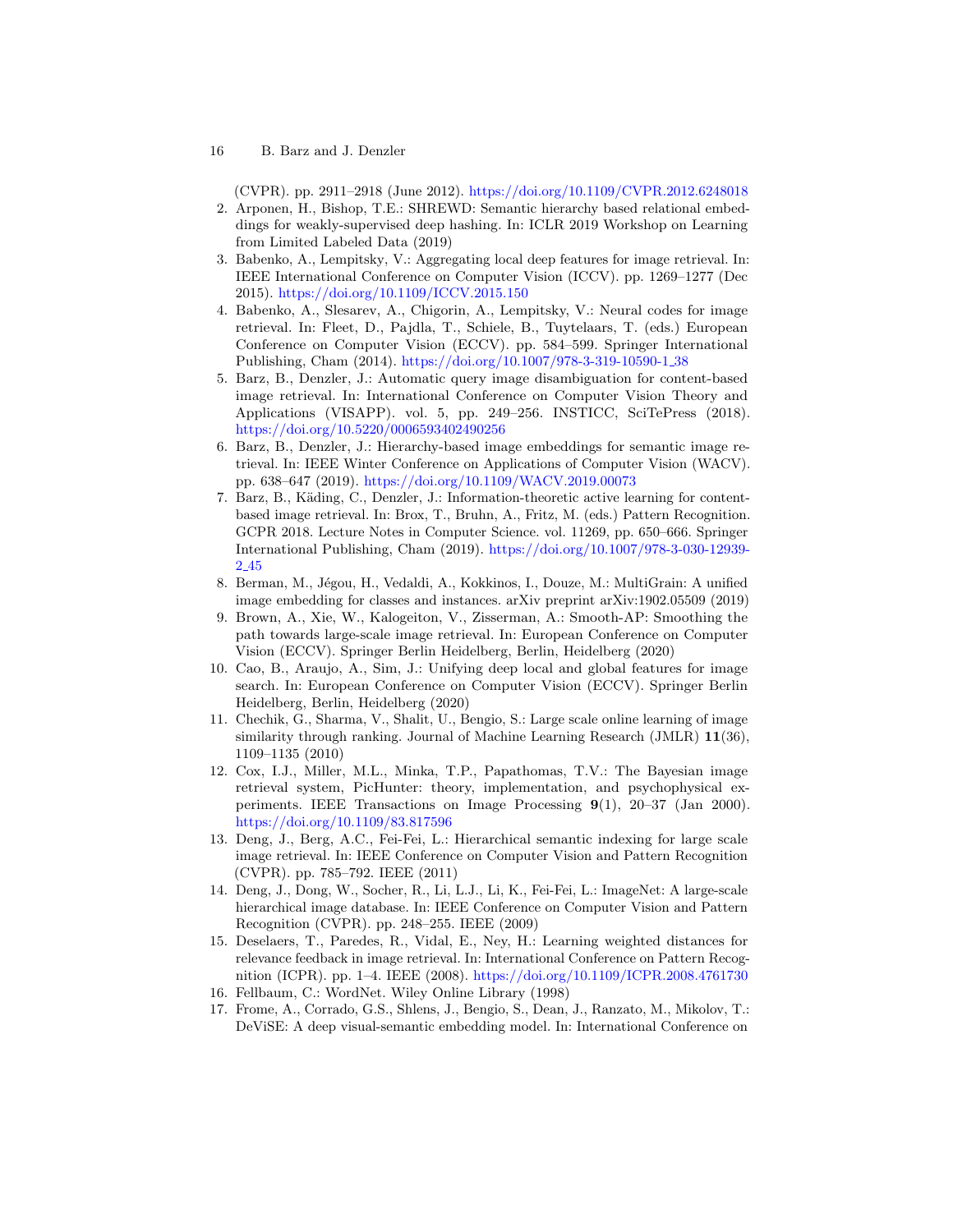Neural Information Processing Systems (NIPS). pp. 2121–2129. NIPS'13, Curran Associates Inc., USA (2013)

- <span id="page-16-12"></span>18. Gairola, S., Shah, R., Narayanan, P.J.: Unsupervised image style embeddings for retrieval and recognition tasks. In: IEEE Winter Conference on Applications of Computer Vision (WACV). pp. 3270–3278 (2020)
- <span id="page-16-10"></span>19. Gomez, R., Gomez, L., Gibert, J., Karatzas, D.: Learning to learn from web data through deep semantic embeddings. In: Leal-Taixé, L., Roth, S. (eds.) European Conference on Computer Vision (ECCV) Workshops. pp. 514–529. Springer International Publishing, Cham (2018)
- <span id="page-16-4"></span>20. Gordo, A., Almazán, J., Revaud, J., Larlus, D.: End-to-end learning of deep visual representations for image retrieval. International Journal of Computer Vision (IJCV) 124(2), 237–254 (Sep 2017). <https://doi.org/10.1007/s11263-017-1016-8>
- <span id="page-16-11"></span>21. Ha, M.L., Hosu, V., Blanz, V.: Color composition similarity and its application in fine-grained similarity. In: IEEE Winter Conference on Applications of Computer Vision (WACV). pp. 2559–2568 (2020)
- <span id="page-16-7"></span>22. He, K., Lu, Y., Sclaroff, S.: Local descriptors optimized for average precision. In: IEEE Conference on Computer Vision and Pattern Recognition (CVPR). pp. 596–605 (June 2018). <https://doi.org/10.1109/CVPR.2018.00069>
- <span id="page-16-9"></span>23. Hu, H., Wang, Y., Yang, L., Komlev, P., Huang, L., Chen, X.S., Huang, J., Wu, Y., Merchant, M., Sacheti, A.: Web-scale responsive visual search at Bing. In: ACM SIGKDD International Conference on Knowledge Discovery and Data Mining (KDD). pp. 359–367. KDD '18, ACM, New York, NY, USA (2018). <https://doi.org/10.1145/3219819.3219843>
- <span id="page-16-8"></span>24. Huiskes, M.J., Lew, M.S.: The MIR Flickr retrieval evaluation. In: ACM International Conference on Multimedia Information Retrieval. ACM, New York, NY, USA (2008), <http://press.liacs.nl/mirflickr/>
- <span id="page-16-3"></span>25. Husain, S.S., Bober, M.: Improving large-scale image retrieval through robust aggregation of local descriptors. IEEE Transactions on Pattern Analysis and Machine Intelligence (TPAMI) 39(9), 1783–1796 (Sep 2017). <https://doi.org/10.1109/TPAMI.2016.2613873>
- <span id="page-16-6"></span>26. Husain, S.S., Bober, M.: REMAP: Multi-layer entropy-guided pooling of dense CNN features for image retrieval. IEEE Transactions on Image Processing (2019). <https://doi.org/10.1109/TIP.2019.2917234>
- <span id="page-16-13"></span>27. Järvelin, K., Kekäläinen, J.: Cumulated gain-based evaluation of IR techniques. ACM Transactions on Information Systems (TOIS) 20(4), 422–446 (Oct 2002). <https://doi.org/10.1145/582415.582418>
- <span id="page-16-5"></span>28. Jégou, H., Douze, M., Schmid, C.: Hamming embedding and weak geometric consistency for large scale image search. In: Forsyth, D., Torr, P., Zisserman, A. (eds.) European Conference on Computer Vision (ECCV). pp. 304–317. Springer Berlin Heidelberg, Berlin, Heidelberg (2008). [https://doi.org/10.1007/978-3-540-](https://doi.org/10.1007/978-3-540-88682-2_24) [88682-2](https://doi.org/10.1007/978-3-540-88682-2_24) 24
- <span id="page-16-1"></span>29. Jégou, H., Douze, M., Schmid, C., Pérez, P.: Aggregating local descriptors into a compact image representation. In: IEEE Conference on Computer Vision and Pattern Recognition (CVPR). pp. 3304–3311 (June 2010). <https://doi.org/10.1109/CVPR.2010.5540039>
- <span id="page-16-2"></span>30. Jégou, H., Zisserman, A.: Triangulation embedding and democratic aggregation for image search. In: IEEE Conference on Computer Vision and Pattern Recognition (CVPR). pp. 3310–3317 (June 2014). <https://doi.org/10.1109/CVPR.2014.417>
- <span id="page-16-0"></span>31. Kato, T., Kurita, T., Otsu, N., Hirata, K.: A sketch retrieval method for full color image database – query by visual example. In: IAPR Interna-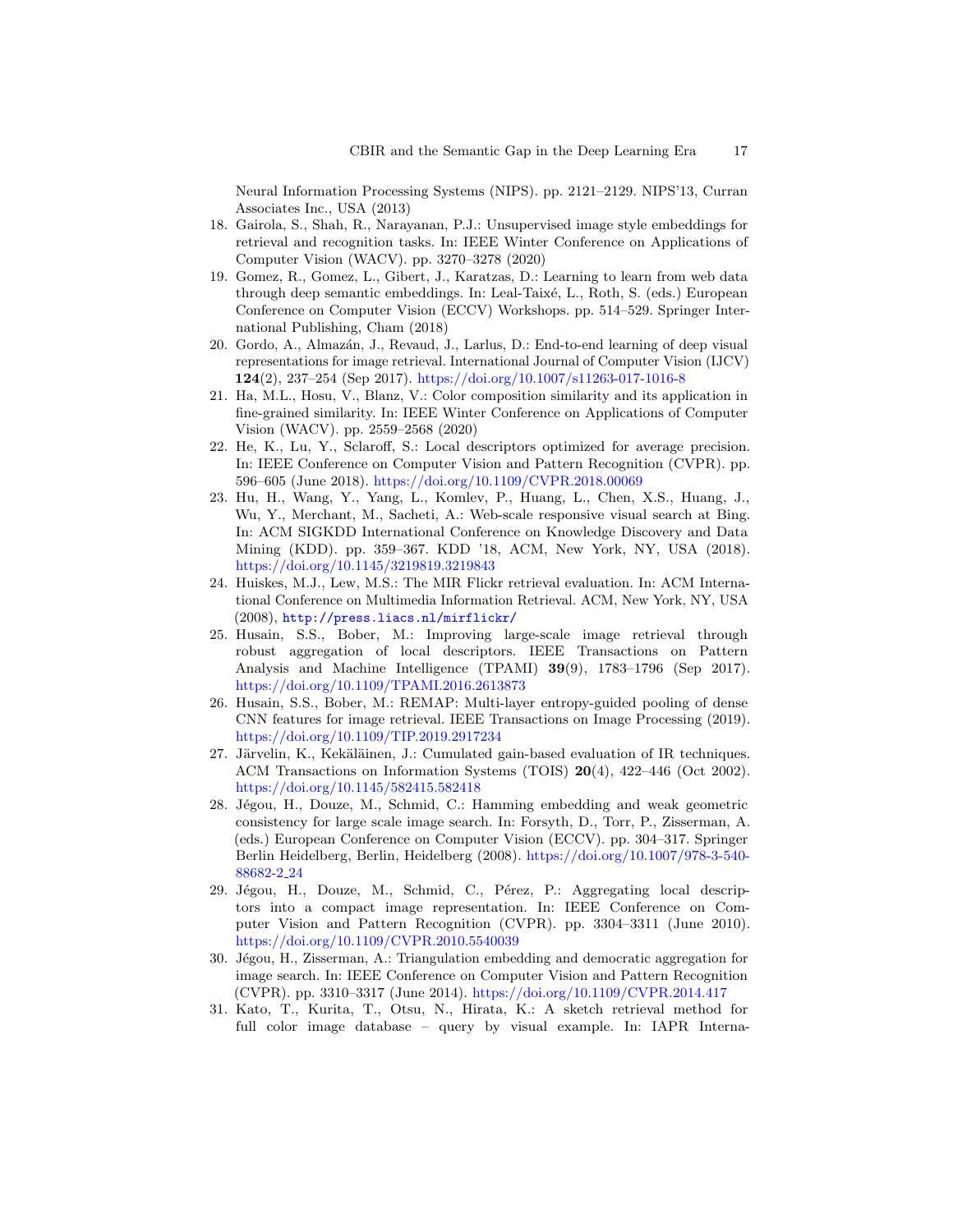tional Conference on Pattern Recognition (ICPR). pp. 530–533 (Aug 1992). <https://doi.org/10.1109/ICPR.1992.201616>

- <span id="page-17-12"></span>32. Long, T., Mettes, P., Shen, H.T., Snoek, C.G.: Searching for actions on the hyperbole. In: IEEE/CVF Conference on Computer Vision and Pattern Recognition (CVPR). pp. 1141–1150 (2020)
- <span id="page-17-8"></span>33. Lowe, D.G.: Distinctive image features from scale-invariant keypoints. International Journal of Computer Vision 60(2), 91–110 (Nov 2004). <https://doi.org/10.1023/B:VISI.0000029664.99615.94>
- <span id="page-17-7"></span>34. Mikolajczyk, K., Schmid, C.: Scale & affine invariant interest point detectors. International Journal of Computer Vision (IJCV) 60(1), 63–86 (Oct 2004). <https://doi.org/10.1023/B:VISI.0000027790.02288.f2>
- <span id="page-17-13"></span>35. Narayana, P., Pednekar, A., Krishnamoorthy, A., Sone, K., Basu, S.: HUSE: Hierarchical universal semantic embeddings. arXiv preprint arXiv:1911.05978 (2019)
- <span id="page-17-0"></span>36. Niblack, C.W., Barber, R., Equitz, W., Flickner, M.D., Glasman, E.H., Petkovic, D., Yanker, P., Faloutsos, C., Taubin, G.: QBIC project: querying images by content, using color, texture, and shape. In: Proc. SPIE, Storage and Retrieval for Image and Video Databases. vol. 1908, pp. 173–188. International Society for Optics and Photonics (1993). <https://doi.org/10.1117/12.143648>
- <span id="page-17-10"></span>37. Noh, H., Araujo, A., Sim, J., Weyand, T., Han, B.: Large-scale image retrieval with attentive deep local features. In: IEEE International Conference on Computer Vision (ICCV). pp. 3476–3485 (2017)
- <span id="page-17-1"></span>38. Perronnin, F., Liu, Y., Sánchez, J., Poirier, H.: Large-scale image retrieval with compressed Fisher vectors. In: IEEE Conference on Computer Vision and Pattern Recognition (CVPR). pp. 3384–3391 (June 2010). <https://doi.org/10.1109/CVPR.2010.5540009>
- <span id="page-17-3"></span>39. Philbin, J., Chum, O., Isard, M., Sivic, J., Zisserman, A.: Object retrieval with large vocabularies and fast spatial matching. In: IEEE Conference on Computer Vision and Pattern Recognition (CVPR). pp. 1–8 (June 2007). <https://doi.org/10.1109/CVPR.2007.383172>
- <span id="page-17-4"></span>40. Philbin, J., Chum, O., Isard, M., Sivic, J., Zisserman, A.: Lost in quantization: Improving particular object retrieval in large scale image databases. In: IEEE Conference on Computer Vision and Pattern Recognition (CVPR). pp. 1–8 (June 2008). <https://doi.org/10.1109/CVPR.2008.4587635>
- <span id="page-17-9"></span>41. Prillo, S., Eisenschlos, J.M.: SoftSort: A continuous relaxation for the argsort operator. In: International Conference on Machine Learning (ICML) (2020)
- <span id="page-17-2"></span>42. Radenović, F., Tolias, G., Chum, O.: Fine-tuning CNN image retrieval with no human annotation. IEEE Transactions on Pattern Analysis and Machine Intelligence (TPAMI) (2018). <https://doi.org/10.1109/TPAMI.2018.2846566>
- <span id="page-17-5"></span>43. Radenović, F., Iscen, A., Tolias, G., Avrithis, Y., Chum, O.: Revisiting Oxford and Paris: Large-scale image retrieval benchmarking. In: IEEE Conference on Computer Vision and Pattern Recognition (CVPR). pp. 5706–5715 (June 2018). <https://doi.org/10.1109/CVPR.2018.00598>
- <span id="page-17-11"></span>44. Razavian, A.S., Sullivan, J., Carlsson, S., Maki, A.: Visual instance retrieval with deep convolutional networks. ITE Transactions on Media Technology and Applications 4(3), 251–258 (2016). <https://doi.org/10.3169/mta.4.251>
- <span id="page-17-6"></span>45. Razavian, A.S., Azizpour, H., Sullivan, J., Carlsson, S.: CNN features off-theshelf: An astounding baseline for recognition. In: IEEE Conference on Computer Vision and Pattern Recognition Workshops (CVPR-WS). pp. 512–519 (June 2014). <https://doi.org/10.1109/CVPRW.2014.131>